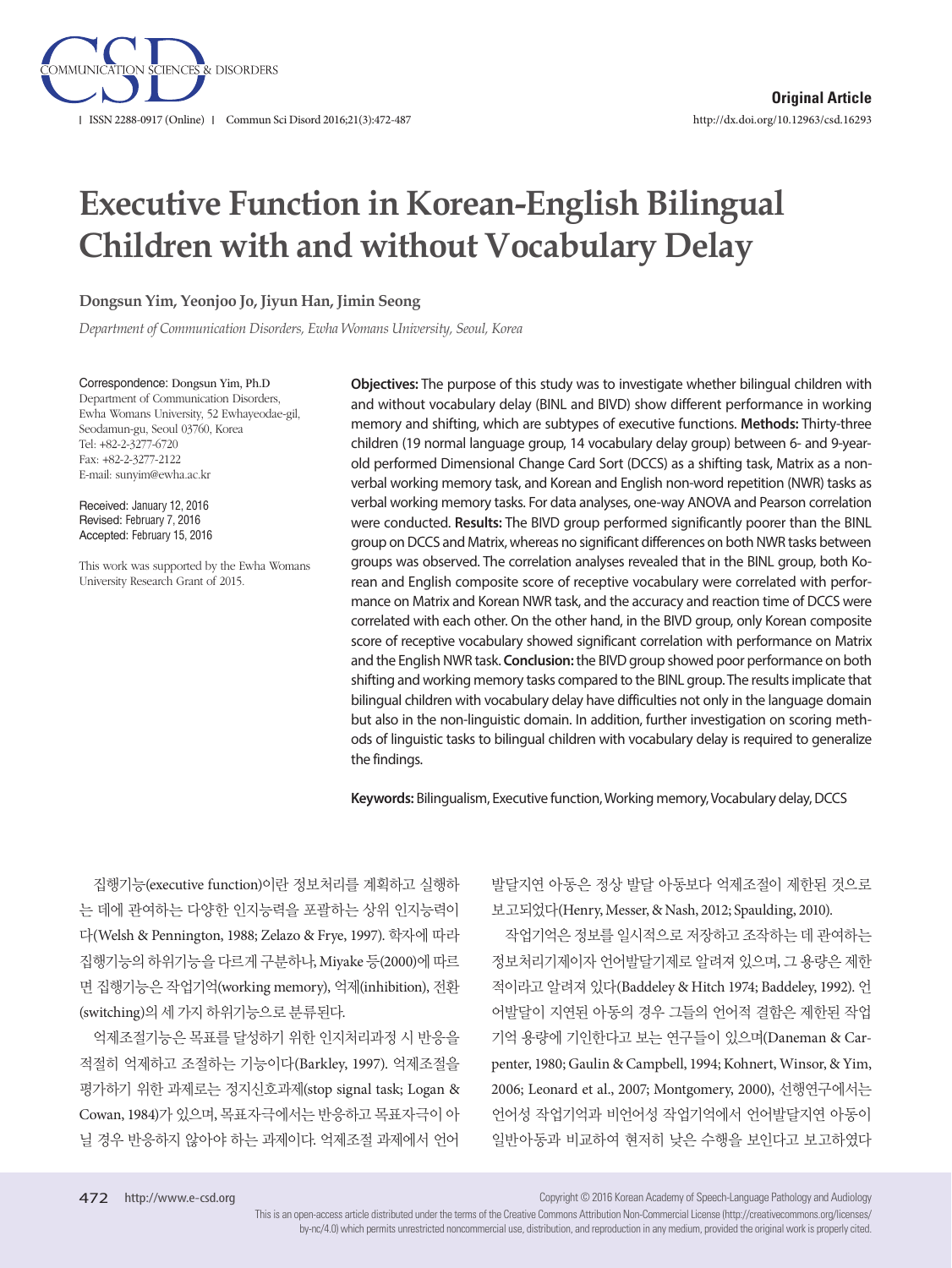(Bishop, 2006; Leonard et al., 2007). 그러나 언어발달지연 아동과 일반아동은 시공간 스케치패드와 같은 비언어적 작업기억에서 수 행력의 차이가 있지 않다는 연구 결과가 있어(Archibald & Gathercole, 2006; Williams, Stott, Goodyer, & Sahakian, 2000), 작업기억 에서 이중언어사용 언어발달지연 아동의 수행을 지속적으로 검토 해야할필요가있다.

작업기억은 음운적 작업기억과 관련 있는 음운루프(phonological loop), 시공간적 작업기억과 관련 있는 시공간 스케치패드(visuospatial sketchpad), 그리고 하위체계로부터 정보를 통합하고 관 리하는 상위체계인 중앙 집행기능(central executive function)의 세 가지 하위 요소로 구분할 수 있다(Baddeley, 1992). 이러한 작업 기억 중 음운적 작업기억을 평가하는 대표적인 과제로는 비단어 따라말하기가있으며(non-word repetition; Gathercole & Baddeley, 1990), 이 과제는 이중언어 사용자를 대상으로 한 많은 선행연구에 서 이미 음운적 작업기억을 측정하는 과제로서 그 효용성이 검증 되었다(Gutierrez-Clellen & Simon‐Cereijido, 2010; Windsor, Kohnert, Lobits, & Pham, 2010). 특히 언어발달지연 아동은 일반아동 에 비해 음운규칙 처리 및 회상에 어려움을 보여 언어성 작업기억 에서의 한계가 있음이 보고된 바 있다(Briscoe, Bishop, & Norbury, 2001; Caplan & Waters, 1999; Eadie, Fey, Douglas, & Parsons, 2002; Gathercole & Baddeley, 1990; Swanson & Sachse-Lee, 2001).

또한 시공간 스케치패드를 측정하는 과제로는 매트릭스(Gathercole & Pickering, 2000)가 주로 사용되며 매트릭스는 동일한 크 기로분할된 3×3 행렬안에서순차적으로제시되는시각적자극을 기억하여 저장 및 인출을 요구하는 과제이다(Yim, Kim, & Yang, 2015). 언어발달지연 아동은 매트릭스 과제를 통해 시공간 스케치 패드에서 어려움이 두드러지는 것으로 보고되었으며(Bishop, 2006; Leonard et al., 2007), 이러한 정보처리능력의 결함이 언어발달지연 아동의 언어적 특성을 설명해 줄 수 있다고 보고되고 있다(Doehring, 1960; Montgomery, 1993; Poppen, Stark, Eisenson, Forrest, & Wertheim, 1969). 그러나 시공간 스케치패드와 같은 비언어적 작업 기억에서 언어발달지연 아동과 일반아동의 수행 차이에 대해 입장 을 다르게 표명하고 있는 선행연구가 있어(Archibald & Gathercole, 2006; Williams et al., 2000), 그의견이분분하다.

또 다른 집행기능의 하위영역 중 전환기능(switching)은 두 개 이 상의서로다른개념을동시에전환하는사고능력으로, 인지유연성 (cognitive flexibility)으로 볼 수 있다(Scott, 1962). 특히 언어의 전 환기능의 경우 단순히 언어 간의 전환을 일컫는 것이 아니라, 행동 을 선택하는 능력과 이를 계획하고 실행하는 데에 관여하는 집행 적 능력이 요구된다(Chee, 2006). 따라서 이러한 전환기능은 이중

언어사용 아동의 언어능력과 밀접한 관계가 있을 수 있음이 많은 선행연구를 통해서 밝혀졌다(Festman, Rodriguez-Fornells, & Münte, 2010; Prior & Gollan, 2011). 전환기능을 평가하기 위해서 관점전환 카드 정렬 과제(Dimensional Change Card Sort, DCCS; Zelazo, 2006)를 주로 사용하며, DCCS는 규칙이 전환 됨에 따라, 대상자가 목표 규칙에 맞게 반응을 달리해야 하는 과제이다. 주로 학령전기 아동을 위해 사용되며, DCCS점수가 높을수록 인지적 유연성이높다는것을의미한다.

집행기능은 언어정보를 처리하고 기존의 언어적 지식을 조작하 는 데에 관여하며, 더 나아가 언어산출 시 자기통제(self-control), 자 기지시(self-direction), 문제 해결을 하는 데 중요한 역할을 한다(Wertsch, 1998; Vigotsky, 1962). 집행기능은 언어의 음운, 형태, 의미적 측면과 깊은 연관이 있을 뿐만 아니라 언어학습에 있어서도 중요한 역할을 하기 때문에(Meltzer, 1993; Zimmerman, 1994) 언어능력 과 상관이 있다고 보고되었다(Crosby & Prescod, 2009; Finneran, Francis, & Leonard, 2009; Gathercole & Baddeley, 1990; Montgomery, 2003; Zelazo, 2006). 또한, 집행기능은 학령전기 아동의 문해 력, 화용언어, 마음이론, 학업성취능력 등을 예측하는 데 중요한 지 표로보고되고있다(Blair & Razza, 2007; Bull, Espy, & Wiebe, 2008; McClelland et al., 2007; Wellman, 1990). 그러나 이중언어를 사용 하는 언어발달지연 집단을 대상으로 이들의 집행기능을 일반아동 과 비교한 연구는 아직까지 그 수가 제한적이다.

최근 이중언어사용 환경이 인지능력에 긍정적인 영향을 준다는 선행연구 결과(Bialystok, 1999; Bialystok & Martin, 2004; Carlson & Meltzoff, 2008)를 바탕으로 이중언어 사용자들이 단일언어 사 용자와 비교하여 집행기능이 더 효율적으로 기능하는지 밝히려는 노력이 계속 되어 왔다. 또한 많은 연구에서 이중언어사용 환경이 인지 발달에 도움이 된다는 것을 밝히기 위해 이중언어 사용자와 단일언어 사용자를 대상으로 언어능력이 배제된 비언어적 과제를 사용해오고있다(Hong & Yim, 2014; Lee, Kim, & Yim, 2013; Yang, Yim, & Bae, 2015; Yang, Yim, Kim, & Han, 2013; Yim, 2011; Yim, Kim, & Yang, 2016; Yim & Rudoy, 2013; Yim, Yang, & Kim, 2015; Yim, Yoon, & Lee, 2016). 이러한 비언어적 자극을 사용한 과제에서 이중언어사용 아동의 수행력이 단일언어사용 아동보다 높다는 것 은 이중언어사용 환경이 인지발달에 긍정적인 영향을 줄 수 있다 는 것으로 해석할 수 있다. 이는 언어환경에 따라 사용언어를 전환 해야 하는 이중언어 사용자의 경우 한 언어를 억제시키고 다른 언 어로 전환시키는 코드 전환(code-switching) 과정이 이들의 인지능 력의 긍정적인영향을주는것으로보이며(Meuter & Allport, 1999), 여러 선행연구 결과가 이러한 주장을 뒷받침 하고 있다(Bialystok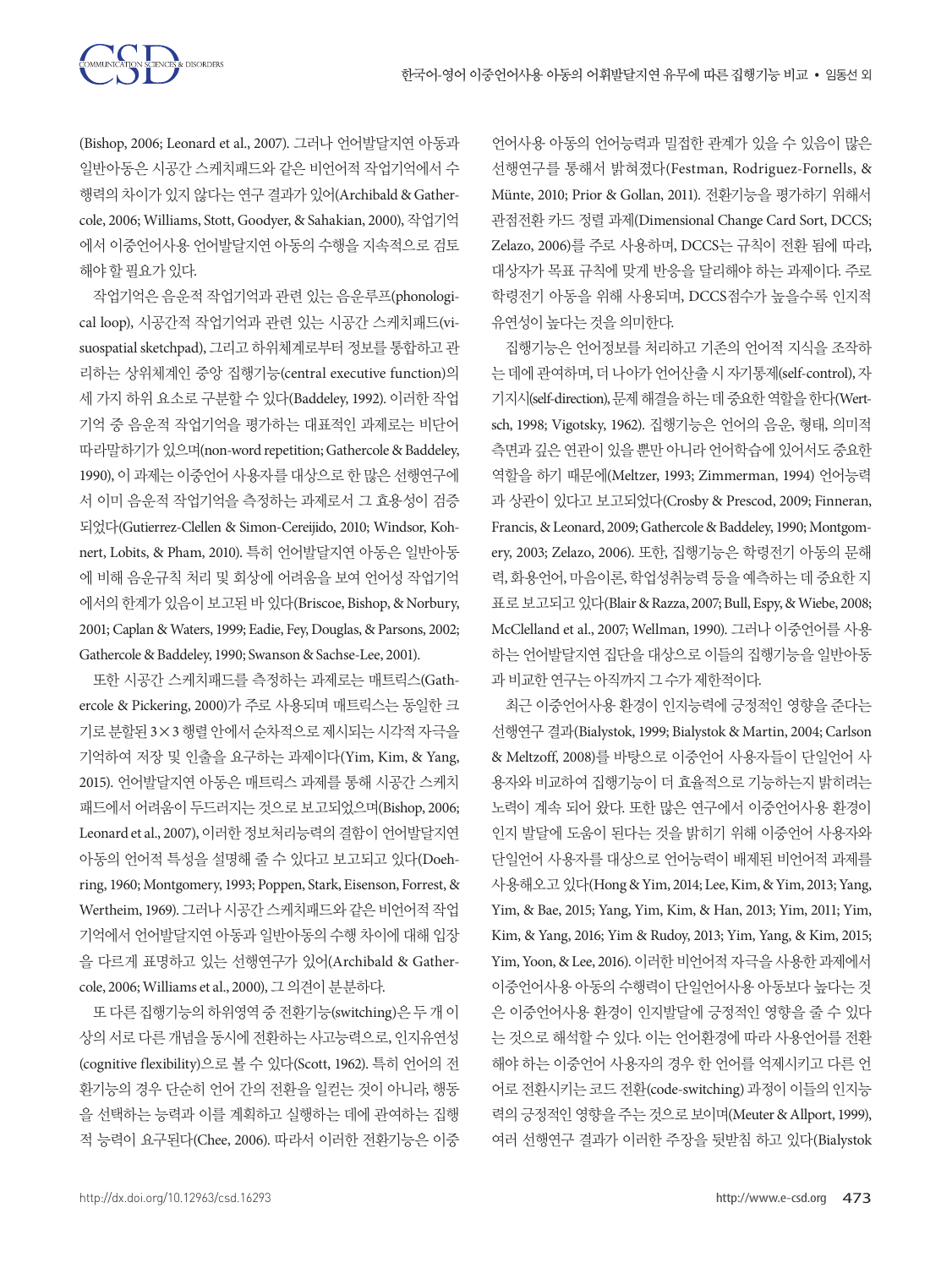

& Martin, 2004; Bialystok, Craik, & Luk, 2008; Carlson & Meltzoff, 2008; Kovács & Mehler, 2009). 전환기능을 측정하는 DCCS 과제를 4-5세 이중언어 및 단일언어 사용자에게 실시한 결과 이중 언어를 사용하는 4세 아동의 수행력이 단일언어를 사용하는 5세 수준과 비슷하였다는 연구결과가 보고된 바 있고(Bialystok, 1999), 5-6세의 단일언어사용 일반아동과 이중언어사용 일반아동을 대 상으로 DCCS과제를 시행한 결과 이중언어사용 일반아동의 수행 력이 단일언어사용 아동에 비해 높은 것으로 나타났다(Carlson & Meltzoff, 2008). 또한 이중언어사용 환경에 있는 7개월 영아와 단 일언어사용 환경에 있는 영아를 대상으로 아동의 눈동자 움직임 (eye-tracking)을 측정하여 청각적 단서에 따라 화면에 나타날 그림 의 위치를 다르게 예측해서 반응해야 하는 전환능력을 평가하였다. 그결과 이중언어사용 환경에 있는 영아가 단일언어사용 환경에 있 는 또래 영아보다 전환능력이 뛰어난 것으로 나타났다(Kovács & Mehler, 2009).

그러나 이중언어 사용자는 집행기능 하위요소 중 억제조절과 전 환능력의 수행력이 높은 반면, 작업기억에서는 단일언어사용 아동 과 이중언어사용 아동 간의 유의한 수행차이가 없다고 보고된 바 있다(Bialystok et al., 2008). 이는 집행기능의 하위기능에서 수행의 편차가발생할수있다는가능성을밝히고있다(Edwards & Christophersen, 1988). 이렇듯 많은 연구에서 이중언어 사용자와 단일언 어 사용자간 집행기능의 수행력을 검토하였으나, 언어 경험이 다양 한 이중언어사용 집단 내에서 일반아동과 언어발달지연 아동 간의 집행기능수행력을비교한연구는미흡한실정이다.

이중언어사용아동은동시에두언어를습득하는동시적이중언 어 아동(simultaneous bilingual)과 모국어(L1)를 습득한 후 제2언 어를 학습하는 순차적 이중언어 아동(sequential bilingual)이 있다. 동시적 이중언어 아동은 의사소통 의도를 표현하고 낱말 조합하는 시기에 있어서 동일 연령대의 단일언어 일반아동과 차이를 보이지 않으며, 언어발달 과정이 대체로 유사하지만(Petitto & Holowka, 2002), 순차적 이중언어 아동은 가정에서만 모국어를 사용하고 교 육환경 또는 지역사회에서 주로 제2언어를 사용하므로 연령이 증 가할수록 모국어와 제2언어(L2)의 유창성 정도의 차이가 발생한 다. 특히 국내에서 영어의 사회적 가치가 높아짐에 따라 조기영어교 육이 확산되고 있고, 3세 이후에 교육기관에서 영어를 습득하는 순 차적 이중언어 사용자에 대한 언어발달상의 문제가 사회적으로 관 심을 모으고 있으며(Lee & Lee, 2005) 계속적으로 해당 인구가 증 가할것으로예상되고있다. 하지만이중언어사용아동의언어발달 적 특성으로 인해 단일언어 사용자를 위한 규준을 제공하는 표준 화 언어검사도구로 이중언어사용 아동의 언어능력을 평가하는 것 은 그 결과를 신뢰하기 어렵다. 표준화 언어검사도구 특성상 단일 언어 사용자의 연령, 지역, 어휘출현빈도, 문항 난이도 등을 고려하 여 규준이 구성되어 있기 때문에 다양한 언어와 문화적 환경에서 자란 이중언어사용 아동에게 적용하는 데에 한계가 있다. 또한 각 언어 영역에서 표면적으로 나타나는 현행수준을 단일언어사용 또 래와 비교하는 것은 자칫 이중언어사용 아동이 언어장애로 보일 수있는위험이따른다(Gutierrez-Clellen & Pena, 2001).

따라서 이중언어사용 아동의 언어장애 유무를 판별할 때에 언 어능력뿐만 아니라 집행기능과 같은 인지능력에서 결함을 동반하 는지 검토하는 것이 필요하며, 더 나아가 집행기능과 언어능력 간 의관계를확인할필요가있다. 이중언어사용언어발달지연아동도 단일언어사용 언어발달지연의 아동과 마찬가지로 정보처리 영역에 서 결함을 보인다고 검토한 선행연구를 바탕으로(Kohnert, Windsor, & Ebert, 2009) 집행기능과 같은 상위 인지능력에서 이중언어 사용 언어발달지연 아동의 수행을 검토하여 인지능력에서 결함을 뒷받침할 근거가 필요하다. 이에 따라 본 연구는 집행기능을 구성 하는 하위요소 중 언어성 작업기억과제인 비단어 따라말하기, 비언 어성 작업기억과제인 매트릭스, 그리고 전환기능과제인 DCCS를 사용하여 이중언어사용 어휘발달지연 아동과 일반아동 간의 수행 을비교하고자하였다. 본연구의연구질문은다음과같다.

- 1. 집행기능 하위 요소 중 언어적 작업기억과제인 비단어 따라말 하기와 비언어적 작업기억과제인 매트릭스, 그리고 전환기능 과제인 DCCS에서 이중언어사용 일반아동과 이중언어사용 어휘발달지연 아동 간의 수행력에 유의한 차이가 있는가?
- 2. 각 집단(이중언어사용 일반아동, 이중언어사용 어휘발달지연 아동) 내 언어능력과 집행기능 하위요소 간에 유의한 상관이 있는가?

## 연구 방법

# 연구대상

본 연구는 서울 및 경기 지역에 거주하는 만 6-9세의 이중언어 일 반아동 19명, 이중언어 어휘발달지연 14명 총 33명을 대상으로 하였 다. 본 연구에 참여한 한국어-영어 이중언어 아동의 선정기준은 이 중언어의 기능적 정의를 따라(Kohnert, 2008; Hong & Yim, 2014) (1) 국내 또는 국외에서 출생하여 모국어인 한국어를 습득하고 3세 이후에 영어를 습득한 순차적 이중언어사용 아동으로(McLaughlin, 1995), (2) 가정에서 형제, 부모또는 부모중 한 명과 고정적으로 한국어를 사용하며, (3) 영어 유치원 또는 국제 교육기관에 재학 중 으로 하루 평균 5시간 이상 또래아동과 상호작용 및 교육프로그램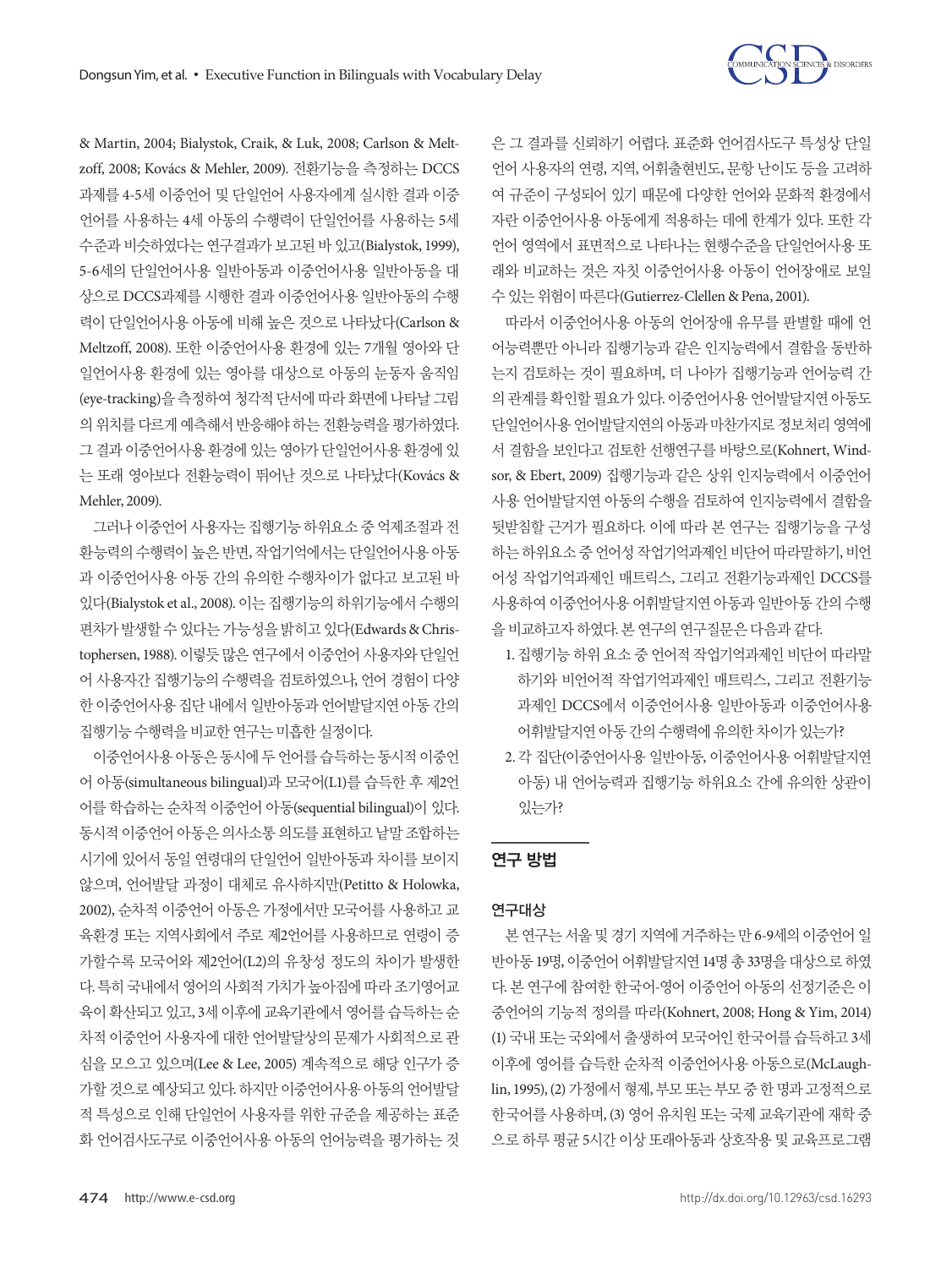에서 영어를 사용하는 아동이고, (4) 카우프만 아동용 지능검사 (Korean Kaufman Assessment Battery for Children, K-ABC; Moon & Byun, 2003) 결과 동작성 지능 표준점수가 85점 이상, (5) 알버타 언어및발달부모설문지(Alberta Language and Development Questionnaire, ALDeQ; Paradis, Emmerzael, & Duncan, 2010) 결과 -1 SD 이상, (6) 수용·표현 어휘력검사에서 수용어휘력(Receptive & Expressive Vocabulary Test, REVT; Kim, Hong, Kim, Jang, & Lee, 2009)과 Peabody Picture Vocabulary Test-IV (PPVT-IV; Dunn, & Dunn, 2007) 합산점수 산출결과, 수용어휘력 점수가 두 검사도구 에서 모두 0 SD 이상, (7) 신체, 감각, 정서, 행동 등의 기질적 문제를 동반하지않은아동을대상으로하였다.

본 연구에 참여한 이중언어사용 어휘발달지연 아동의 선정기준 은 (1) 국내 또는 국외에서 출생하여 모국어인 한국어를 습득하고 3세 이후에 영어를 습득한 순차적 이중언어사용 아동으로서(Mc-Laughlin, 1995), (2) 가정에서 형제, 부모 또는 부모 중 한 명과 고정 적으로 한국어를 사용하며, (3) 영어 유치원 또는 국제 교육기관에 재학 중으로 하루 평균 5시간 이상 또래아동과 상호작용 및 교육프 로그램에서 영어를 사용하는 아동이고, (4) 카우프만 아동용 지능 검사(K-ABC; Moon & Byun, 2003) 결과 동작성 지능 표준점수가 85점 이상, (5) 알버타 언어 및 발달 부모설문지(ALDeQ; Paradis et al., 2010) 결과 -1.25 SD 미만, (6) 수용·표현 어휘력검사에서 수용 어휘력(REVT; Kim et al., 2009)과 PPVT-IV (Dunn,& Dunn, 2007) 합산점수 산출결과, 수용어휘력 점수가 두 검사도구에서 모두 -1.25 SD 미만, (7) 신체, 감각, 정서, 행동 등의 기질적 문제를 동반하지 않 은 아동을 대상으로 하였다. 두 집단의 부모와 아동에 관한 정보는 Table 1에 제시하였다.

이중언어사용 일반아동의 평균 생활월령은 83.68 (SD=17.75),

**Table 1.** Participants' characteristics

|                                                                      | $BINL (N = 19)$                  | $BIVD (N = 14)$                |
|----------------------------------------------------------------------|----------------------------------|--------------------------------|
| Age (mo)                                                             | 83.68 (17.75)                    | 85.40 (18.49)                  |
| Nonverbal IO <sup>a</sup>                                            | 114.26 (9.92)                    | 104.93 (18.41)                 |
| Receptive vocabulary (composite score)<br><b>RFVT</b><br><b>PPVT</b> | 123.26 (25.73)<br>139.26 (21.64) | 63.35 (15.21)<br>76.14 (17.56) |
| Parent's report <sup>b</sup>                                         | $> -1$ SD                        | $< -1.25$ SD                   |
| Duration of English exposure <sup>c</sup>                            | 50.57 (17.70)                    | 43.33 (23.29)                  |

Values are presented as mean (SD).

BINL= bilingual children with normal language; BIVD= bilingual with vocabulary delay; REVT= Receptive & Expressive Vocabulary Test (Kim, Hong, Kim, Jang, & Lee, 2009); PPVT = Peabody Picture Vocabulary Test-IV (Dunn & Dunn, 2007). <sup>a</sup>Korean Kaufman Assessment Battery for Children (Moon & Byun, 2003), <sup>b</sup>Alberta Language and Development Questionnaire (Paradis, Emmerzael, & Duncan, 2010), c Language Social Background Questionnaire (Luk & Bialystok, 2013).

이중언어사용 어휘발달지연 아동의 평균 생활월령은 85.40 (SD= 18.49) 이며 두 집단의 차이는 통계적으로 유의하지 않았다(*p*>.05). 또한 동작성 지능에서 이중언어사용 일반아동(M=114.26, SD= 9.92)과, 이중언어사용 어휘발달지연 아동(M=104.93, SD=18.41) 간에통계적으로유의한차이가없었다(*p*>.05).

본 연구에서는 이중언어사용 아동의 모국어와 영어 수용어휘력 을 평가하기 위해 수용·표현 어휘력검사(REVT; Kim et al., 2009) 중 수용어휘력 검사와 PPVT-IV (Dunn & Dunn, 2007)를 실시하 였으며, 합산점수법(composite scoring; Core, Hoff, Rumiche, & Señor, 2013; Gross, Buac, & Kaushanskaya, 2014; Kohnert, 2010; Pearson, Fernandez, & Oller, 1993)을 실시하여 원점수를 산출하였다. 합산 점수는 한국어와 영어를 모두 제시하였을 때 두 언어 모두에 서 오반응한 것만을 틀린 것으로 간주하여 원점수를 산출하는 방 법으로 두 언어 중 한 언어로 어휘의 개념(concept)을 이해하는 경 우 정반응으로 간주하였다. 문화적, 언어적으로 다양한 이중언어 사용 아동의 경우 한 언어로만 어휘를 평가하였을 때 자칫 언어장 애로 과잉 진단될 수 있는 위험이 있기 때문에(Kayser, 1995; Langdon, 1992), 이중언어사용 아동의 언어특성을 고려하여 합산점수법 을 실시하였다. 두 집단 간 수용어휘는 REVT, PPVT-IV에서 모두 유의한차이가있었으며(*p*<.05), 이중언어사용일반아동이이중언 어사용 어휘발달지연에 비해 수용어휘력 점수가 유의하게 높았다 (Table 1).

또한, 이중언어사용 아동의 경우 개개인의 언어경험이 다르기 때 문에 부모보고를 통해 아동의 모국어 발달력을 평가하였다(ALDeQ; Paradis et al., 2010). 또한 아동의 언어 및 사회적 배경을 검토하 기 위해 Luk와 Bialystok (2013)이 개발한 언어 및 사회적 배경 설문 지(Language Social Background)를 실시하였다. 그 결과 대상자들 의 평균 영어노출기간에서도 이중언어사용 일반아동과, 이중언어 사용 어휘발달지연 아동 간에 유의한 차이는 없었다(*p*>.05) (Table 1).

## 연구도구

이중언어사용 집단의 집행기능의 하위영역의 기능을 평가하기 위해아래와같은연구과제들을시행하였다.

# 작업기억과제

비언어성작업기억과제: 매트릭스

작업기억의 하위 영역인 시공간 스케치패드의 용량과 수용언어 간의 상관을 검토한 선행연구에서 실시한 매트릭스(Gathercole & Pickering, 2000)를수정및보안하여컴퓨터로제시하였다.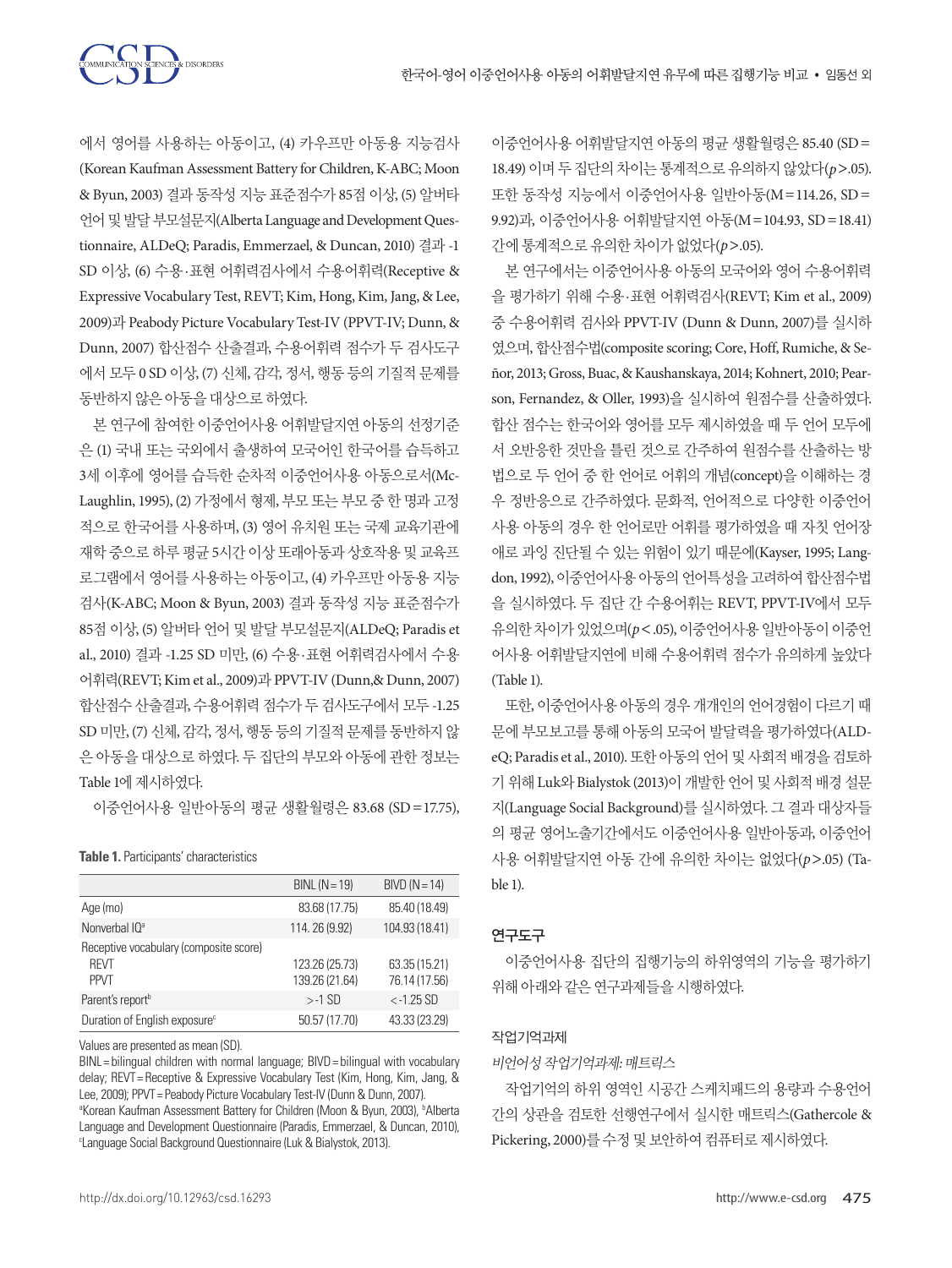

컴퓨터 화면에 3×3으로 구성된 9개의 흰색 매트릭스가 등장하 며, 이 흰색 매트릭스에 주황색 매트릭스가 0.5초 간격으로 줄지어 깜빡인다. 이 주황색 매트릭스는 난이도에 따라서 깜빡이는 개수 가 점점 늘어난다. 깜빡임이 끝난 후에는 '정지'라는 글씨가 등장하 고 다시 처음에 등장했던 흰색 매트릭스가 나타난다. 이때, 주황색 매트릭스가 등장한 순서를 회상하여 화면을 손가락으로 짚는다. 과제는 총 4단계로 나뉘어져 있다. 주황색 매트릭스가 나타나는 개 수에 따라서 첫 번째 단계는 2칸, 두 번째 단계는 3칸, 세 번째 단계 는 4칸, 마지막 단계는 5칸으로 구성되어 있다. 문제를 풀기 전 연습 문제로 5문항이 주어진다. 정반응은 1점, 오반응은 0점으로 총 18 점을 획득할 수 있으며 본 연구에서는 정반응률(%)로 환산하여 집 단간수행을비교하였다.

# 언어성작업기억과제: 비단어따라말하기(non-word repetition) 비단어따라말하기-영어

영어 비단어 따라말하기 과제는 총 16문항으로 구성되어 있으 며, 1음절부터 4음절까지 각각 4문항씩 제시된다. 모든 비단어는 자음으로 시작하며 자음군(consonant cluster)은 포함하지 않는다. 1음절 비단어는 CVC, 2음절 비단어는 CVCVC, 3음절 비단어는 CVCVCVC, 4음절 비단어는 CVCVCVCVC로 구성되어 있고 총 56개의 자음이 사용되었다. 비단어는 다음의 기준에 따라 선정되 었다. (1) 실제 영어 어휘와 유사하지 않고, (2) 발음하기 어려운 음 소 /s, z, l, r/는 제외하였으며(Shriberg & Kwiatkowski, 1994), (3) 명 료도를 통제하기 위해 강세가 약한 음절은 포함시키지 않았고, (4) 다음절 단어 내에서는 자음과 모음이 반복되지 않게 구성되었다. 본 연구에서는 각 문항을 정확하게 따라 한 경우 1점을 부여하여 전체 문항에서 정확하게 반응한 문항비율을 계산하는 문항정확도 (%)와 각 문항별 정조음한 자음을 전체 자음수로 나누어 산출하 는 자음정확도(%)로 집단 간 수행을 비교하였다. 영어 비단어 따라 말하기의 채점방식은 주로 자음정확도로 하는 것으로 알려져 있으 나 자음정확도와 문항정확도 점수 간의 상관이 높다는 선행연구 (Archibald, 2008; Archibald & Gathercole, 2006; Estes, Evans, & Else-Quest, 2007)에 근거하여 본 연구에서는 두 가지 점수 산출 방 식을 사용하였다. 본 과제에서 사용한 한국어 비단어는 Appendix 1에 제시하였다.

#### 비단어따라말하기-한국어

한국어 비단어 따라말하기는 각 음절의 길이가 2, 3, 4, 5, 6음절 로 각 음절 당 4문항씩 총 20개의 문항과 91개의 자음으로 구성되 어 있다. 한국어 비단어 따라말하기도 영어 비단어 따라말하기와

마찬가지로 문항정확도와 자음정확도로 점수를 각각 산출하여 집 단 간 수행을 비교하였다. 약한 왜곡과 첨가는 정반응으로 하되, 생 략, 대치는 오류로 보며 정반응한 음절 수에서 제외시켰다. 아동이 정반응한 후 오류로 다시 반응할 경우에도 정반응으로 채점하였 다. 비단어는 여성 원어민의 음성을 녹음하여 녹음파일로 헤드폰 을 통해 아동에게 제공하였으며, 헤드폰의 기술상의 문제 및 헤드 폰이 아동의 머리에서 흘러내리는 등의 문제가 발생했을 경우에 한 하여 1회 더 자극을 제시하여 2회까지 허용하였다. 분석은 영어가 능통한 언어병리학 석사과정 재학생에 의해 이루어졌다. 본 과제에 서 사용한 영어 비단어는 Appendix 2에 제시하였다.

#### 전환과제(Dimensional Change Card Sort)

DCCS는 전환능력을 평가하기 위한 과제이다. DCCS는 위스콘 신 카드 정렬 검사(Wisconsin Card Sorting Test; Heaton, 1993)를 컴퓨터화면제시방식으로수정후제작된것이다.

전환과제는총세단계로나뉜다. 첫번째는전환이전(pre-switch) 단계이다. 전환이전 단계는 6문항으로 구성되어 있다. 두 번째는 전 환이후(post-switch) 단계이다. 전환이후 단계도 6문항으로 되어 있다. 마지막으로 심화단계는 12문항으로 되어 있으며 전환이전 단 계의 규칙과 전환이후 단계의 규칙이 함께 제시된다. 전환과제에서 공통적으로 나타나는 그림자극은 빨간 토끼, 초록 토끼, 빨간 배, 초록 배이며, 4가지 중 하나는 목표자극으로 나타나고, 2개는 보기 자극으로 제시된다. 이러한 자극들은 단계별로 서로 다른 규칙을 가지고 나타난다. 전환 이전 단계에서는 가운데에 제시되는 목표자 극과 같은 색깔의 자극을 두 개의 보기에서 골라야 하는 '색깔게임' 이다. 전환이후 단계에서는 제시되는 목표자극과 동일한 모양의 그 림자극을 두 개의 보기 중 선택해야 하는 '모양게임'이다. 마지막 심 화 단계에서는 '색깔게임'과 '모양게임'의 규칙이 모두 등장하며 목 표자극이 네모 안에 들어가 있으면 '색깔게임', 목표자극만 제시되 는 경우 목표자극과 같은 모양을 고르는 '모양게임'의 규칙을 적용 해야 한다. 정반응은 1점, 오반응은 0점으로 총 24점을 획득할 수 있고, 본 연구에서는 정반응률(%)로 환산하여 집단 간 수행을 비교 하였다.

#### 자료분석 및 결과처리

본 연구는 SPSS ver. 19 (SPSS Inc., Chicago, IL, USA)를 사용하 여 일원배치분산분석(one-way ANOVA)으로 집단 간 집행기능의 하위요소(전환기능, 작업기억) 수행을 비교하였다. 또한 각 집단 내 변인간상관을확인하기위해 Pearson 상관분석을실시하였다.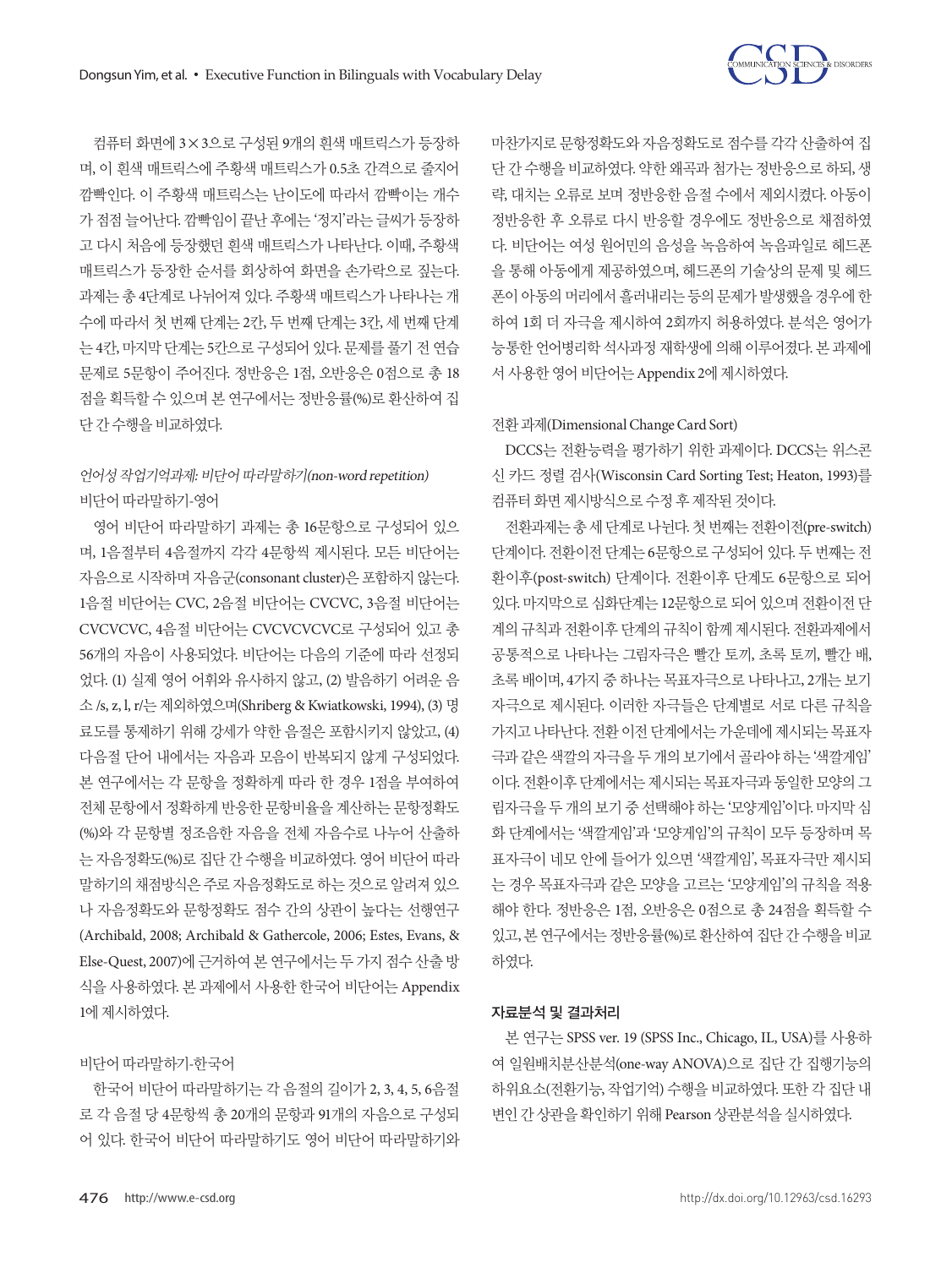



**Figure 1.** Comparing accuracy (A) and reaction time (B) between BINL (bilingual with normal language) and BIVD (bilingual with vocabulary delay) on Dimensional Change Card Sort. \**p* < .05.

**Table 2.** Descriptive statistics of matrix performance

|              | BINL $(N = 19)$ | $BIVD (N=14)$ |
|--------------|-----------------|---------------|
| DCCS Acc (%) | 85.26 (12.24)   | 76.00 (12.69) |
| DCCS RT (ms) | 1,521 (647)     | 1,252 (447)   |

Values are presented as mean (SD).

BINL = bilingual with normal language; BIVD = bilingual with vocabulary delay; DCCS= dimensional card change sorting; ACC= accuracy; RT= reaction time.

**Table 3.** Descriptive statistics of nonverbal and verbal working memory

|              | BINL $(N = 19)$ | $BIVD (N = 14)$ |
|--------------|-----------------|-----------------|
| Matrix       | 83.62 (19.63)   | 65.87 (22.31)   |
| NWR KOR Item | 83.42 (14.04)   | 78.57 (14.73)   |
| NWR ENG Item | 57.89 (13.57)   | 56.78 (15.01)   |
| NWR KOR PCC  | 92.25(9.43)     | 88.57 (6.09)    |
| NWR ENG PCC  | 88.82 (9.72)    | 78.10 (8.39)    |

Values are presented as mean (SD).

BINL= bilingual with normal language; BIVD = bilingual with vocabulary delay; NWR\_ KOR\_Item= item score of Korean non-word repetition; NWR\_ENG\_Item= item score of English non-word repetition; PCC = percentage of correct consonants.

## 연구 결과

#### 집행기능에서 집단 간 수행 비교

전환과제에서 집단 간 수행 비교

집단간전환과제수행에대한기술통계는 Table 2에제시하였다. 두 집단 간 DCCS 과제 정확도와 반응시간을 비교한 결과, 과제 정확도에서 집단 간 차이가 통계적으로 유의하였다(*F*(1, 32)=4.473, *p*<.05). 따라서 이중언어사용 일반아동이 이중언어사용 어휘발달 지연 아동보다 과제 정확도가 유의하게 높은 것으로 나타났다. 그 러나 반응시간에서 이중언어사용 일반아동이 이중언어사용 어휘 발달지연 아동보다 느렸으나 통계적으로 유의하지 않았다(*p*>.05). 두 집단 간 DCCS 과제 정확도와 반응시간을 Figure 1에 제시하였다.



**Figure 2.** Matrix performances between BINL (bilingual with normal language) and BIVD (bilingual with vocabulary delay). \**p* < .05.

### 작업기억에서 집단 간 수행 비교

집단 간 비언어성 및 언어성 작업기억과제 수행에 대한 기술통계 는 Table 3에제시하였다.

두집단간비언어성및언어성작업기억과제정확도를비교한결 과, 비언어성 작업기억과제인 매트릭스 수행에서 집단 간 차이가 통 계적으로 유의하였다(*F*(1,31)=5.870, *p*<.05). 다시 말해, 이중언어사 용 일반아동이 이중언어사용 어휘발달지연 아동보다 비언어성 작 업기억과제인 매트릭스의 과제 정확도가 유의하게 높았다. 두 집단 간 비언어성 작업기억과제 수행은 Figure 2에 제시하였다.

반면, 언어성 작업기억과제에서는 두 언어로 실시한 비단어 따라 말하기에서 점수산출 방식에 따라 집단 간 차이가 다르게 나타났 다. 문항점수로 집단 간 비단어 따라말하기 수행을 비교한 결과, 두 집단 간 수행 차이가 통계적으로 유의하지 않았다(NWR\_KOR\_ Item: *F*<sub>(1,32)</sub> = .922, *p* > .05; NWR\_ENG\_Item: *F*<sub>(1,32)</sub> = .049, *p* > .05). 그러나 자음정확도로 집단 간 비단어 따라말하기 수행을 비교한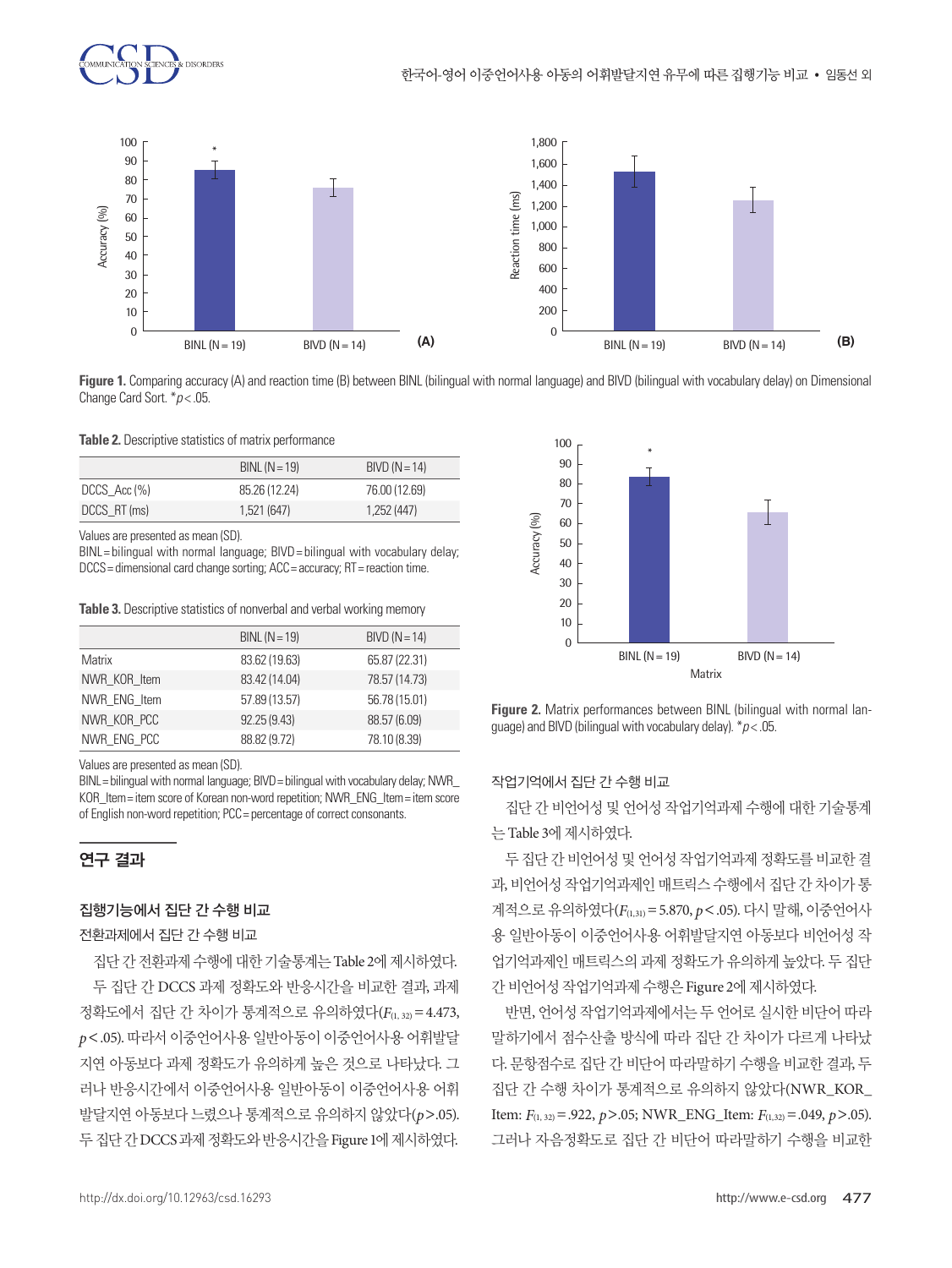



**Figure 3.** (A) Non-word repetition (NWR) item scores and (B) percentage of correct consonants between BINL (bilingual with normal language) and BIVD (bilingual with vocabulary delay). \**p* < .05.

**Table 4.** Correlation coefficient among tasks in bilingual children with normal language

|             | <b>REVT</b> | <b>PPVT</b> | DCCS_ACC | DCCS RT  | <b>Matrix</b> | NWR_KOR |
|-------------|-------------|-------------|----------|----------|---------------|---------|
| <b>PPVT</b> | $.809***$   |             |          |          |               |         |
| DCCS_ACC    | $.507*$     | .381        |          |          |               |         |
| DCCS_RT     | .270        | .116        | $.737**$ |          |               |         |
| Matrix      | .590**      | .581**      | .265     | .070     |               |         |
| NWR_KOR     | $.600**$    | .390        | .137     | .050     | .455          |         |
| NWR_ENG     | .328        | .261        | .303     | $-0.082$ | .240          | .069    |

REVT = composite score of Receptive & Expressive Vocabulary Test (Kim, Hong, Kim, Jang, & Lee, 2009); PPVT = composite scoring of Peabody Picture Vocabulary Test (Dunn & Dunn, 2007); DCCS= Dimensional Change Card Sort; ACC= accuracy; RT= reaction time; NWR\_KOR= Korean version of non-word repetition (item-based scoring); NWR\_ ENG= English version of non-word repetition (item-based scoring). \**p* < .05, \*\**p* < .01.

**Table 5.** Correlation coefficient among tasks in bilingual children with vocabulary delay

|             | <b>REVT</b> | <b>PPVT</b> | DCCS_ACC  | <b>DCCS RT</b> | Matrix | NWR_KOR |
|-------------|-------------|-------------|-----------|----------------|--------|---------|
| <b>PPVT</b> | $.069*$     |             |           |                |        |         |
| DCCS_ACC    | .137        | .365        |           |                |        |         |
| DCCS_RT     | $-.041$     | $-.415$     | $.757***$ |                |        |         |
| Matrix      | .887**      | $-.030$     | .284      | .252           |        |         |
| NWR_KOR     | .318        | .179        | .150      | .371           | .341   |         |
| NWR_ENG     | $.763***$   | $-.020$     | .466      | .172           | .789** | .134    |

REVT = composite score of Receptive & Expressive Vocabulary Test (Kim, Hong, Kim, Jang, & Lee, 2009); PPVT = composite score of Peabody Picture Vocabulary Test (Dunn & Dunn, 2007); DCCS= Dimensional Change Card Sort; ACC= accuracy; RT= reaction time; NWR\_KOR= Korean version of non-word repetition (item-based scoring); NWR\_ ENG= English version of non-word repetition (item-based scoring).

\**p* < .05, \*\**p* < .01.

결과, 영어 비단어 따라말하기 과제에서 두 집단 간 차이가 유의하 게 나타났다(NWR\_ENG\_PCC: *F*(1, 33)=11.473, *p*<.05). 다시 말해, 이중언어사용 어휘발달지연 집단이 이중언어사용 일반아동 집단 에 비해 영어 비단어의 자음을 정확하게 산출하는 데에 어려움이 있는 것으로 나타났다. 문항정확도와 자음정확도로 집단 간 비단 어따라말하기수행을비교한결과를 Figure 3에제시하였다.

#### 집단 내 변인 간 상관관계

#### 이중언어사용 일반 집단

이중언어사용 일반집단의 집행기능 하위영역(작업기억과제, 전 환과제), 수용어휘력, 영어노출시간 간의 상관관계를 확인하기 위 해 Pearson 상관계수를 사출하였다. 결과는 Table 4와 같다.

이중언어사용 일반 집단의 언어능력과 집행기능 하위요소 간의 상관관계를분석한결과, REVT 합산점수는 PPVT 합산점수(*r*=.809, *p*<.01), DCCS\_ACC (*r*=.507, *p*<.05), 매트릭스(*r*=.590, *p*<.01),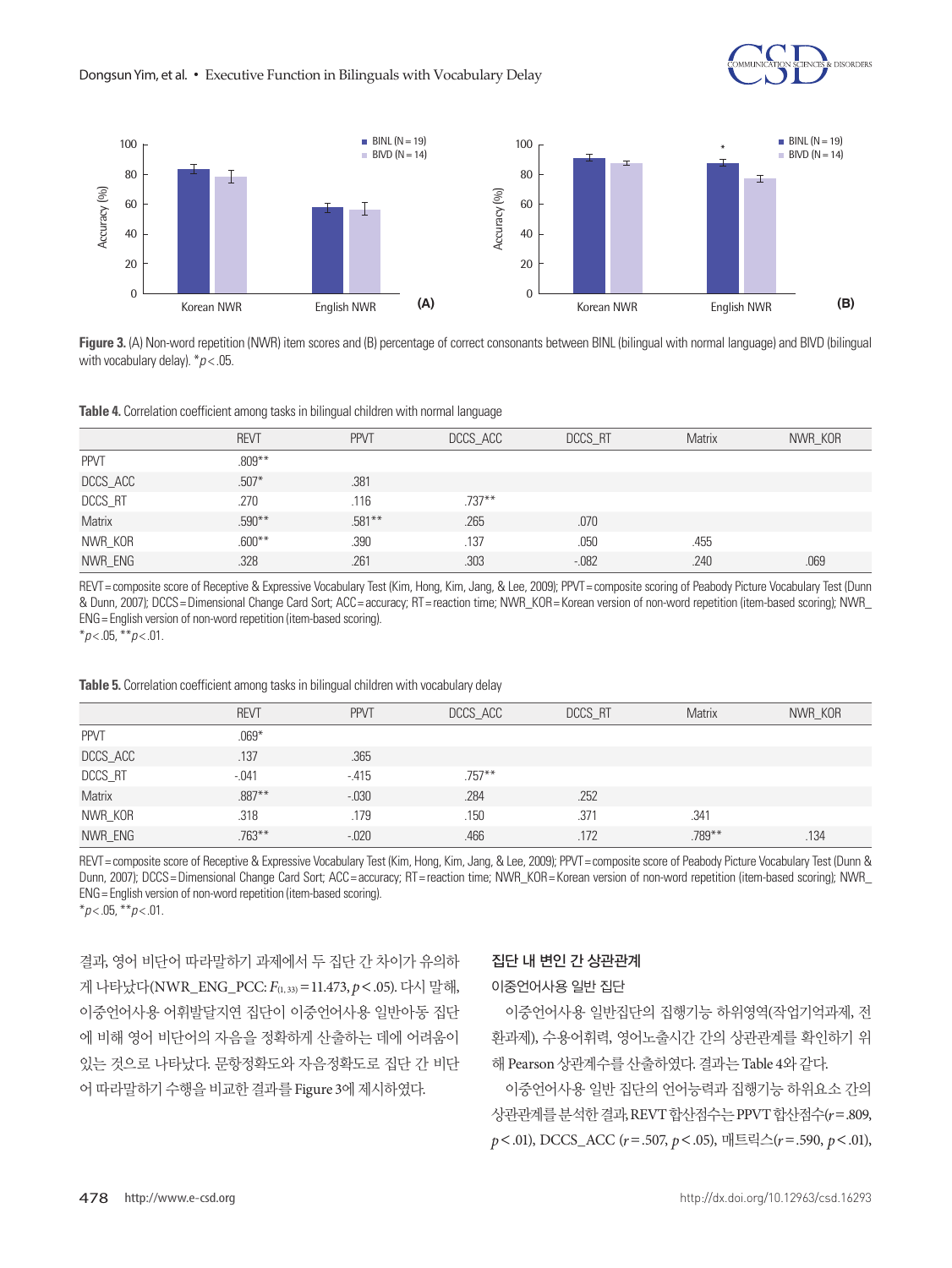NWR\_KOR (*r*=.600, *p*<.01)와유의한상관을보였으며, PPVT 합 산점수도 매트릭스(*r*=.581)와 유의수준 .01에서 유의한 상관을 보 였다. 그리고 DCCS\_ACC는 DCCS\_RT (*r*=.737, *p*<.01)와 유의한 정적상관을 보였다. 그러나 다른 변인 간의 상관관계는 나타나지 않았다.

#### 이중언어사용 어휘발달지연 집단

이중언어사용 어휘발달지연 집단의 어휘력과 집행기능 하위영 역(작업기억과제, 전환과제) 간의 상관관계를 검토하기 위해 Pearson 상관계수를 사출하였다. 결과는 Table 5와 같다.

이중언어사용 어휘발달지연 집단의 언어능력과 집행기능 하위 요소 간의 상관관계를 분석한 결과, REVT 합산점수는 PPVT 합산 점수(*r*=.069, *p*<.05), 매트릭스(*r*=.887, *p*<.01), NWR\_ENG (*r*= .763, *p*<.01)와 유의한 상관을 보였으며, DCCS\_ACC는 DCCS\_ RT (*r*=.757, *p*<.01)와 유의한 상관을 보였다. 그리고 매트릭스는 NWR\_ENG (*r*=.789, *p*<.01)와 유의한 상관을 나타냈다. 그러나 다른변인간의상관관계는나타나지않았다.

# 논의 및 결론

본 연구에서는 한국어-영어 이중언어사용 아동을 대상으로 언 어능력과 집행기능(전환기능, 작업기억)의 관계를 검토하고자 하였 다. 집행기능의 하위요소(전환기능, 작업기억) 과제로 DCCS와 매 트릭스, 두 언어로 된 비단어 따라말하기 과제를 사용하여 두 집단 간수행을비교한결과는다음과같다.

첫 번째, 집단 간 전환기능과제의 수행을 비교했을 때, 이중언어 사용 일반아동이 이중언어사용 어휘발달지연 아동보다 집단 간의 차이가 유의하였고, 일반아동의 과제 정확도가 유의하게 높았다. 그러나, 반응속도에서는 이중언어사용 어휘발달지연 아동이 일반 아동에비해빨랐으며, 유의한차이는보이지않았다. 다시 말해, 어 휘발달지연 아동이 일반아동 간에 평균반응시간에는 유의한 차이 가 없었으나, 과제 정확도에서는 일반아동의 정확도가 유의하게 높 았으며, 반응속도와 과제 정확도 간의 관계는 정적상관을 이룬다 는 결과를 확인하였다. 이러한 결과는 두 집단이 비슷한 시간 내에 과제를 수행하는 데에 있어서 그 효율성에 차이가 있으며 이중언어 사용 일반아동이 어휘발달지연 아동보다 반응시간을 의미 있게 사용한것으로보인다.

또한 이중언어사용 어휘발달지연 아동의 DCCS 과제 정확도가 이중언어사용 일반아동에 비해 유의하게 낮은 것은, 정보처리 시 요구되는 인지능력이 어휘발달지체 아동의 경우 일반아동과 비교 하여 제한적이라는 것을 의미하며, 주의를 집중하여 목표를 달성 하는 데에 관여하는 집행기능 중 작업기억과 전환기능이 일반아동 에 비해 비효율적이라는 선행연구 결과를 뒷받침 하는 결과이다 (Bishop, 1993; Johnston, Smith, & Box, 1997).

두 번째, 작업기억 중 비언어적 작업기억과제(매트릭스)를 시행 한 결과, 이중언어사용 일반아동이 이중언어사용 어휘발달지연 아 동보다 과제 정확도가 유의하게 높았다. 이것은 전환기능과 마찬가 지로 비언어성 작업기억에서도 언어 능력에 따른 수행차가 있으며, 이러한 결과는 어휘발달지연 아동이 비언어성 작업기억에서 일반 아동과 비교하여 낮은 수행력을 보인다는 선행연구와 일치한다 (Bishop, 2006; Leonard et al., 2007). 따라서, 어휘발달지연 유무에 따라 이중언어사용 아동 간 집행기능 하위영역에서의 수행력 차이 는정보처리에관여하는인지능력의결함과관련이있는것으로보 인다(Paneque & Barbetta, 2006). 이에 따라, 표면적인 언어능력으 로 이중언어사용 아동의 언어발달지연 유무를 판단하는 것은 진단 오류를 야기할 수 있으며, 이러한 오류를 최소화하기 위해 평가 시 언어능력 기저의 정보처리능력을 평가하는 과제를 도입하는 것이 필요하다(Conti-Ramsden & Durkin, 2012).

세 번째, 집단 간 작업기억 중 언어성 작업기억과제인 비단어 따 라말하기를 시행한 결과 점수산출 방식에 따라 집단 간 수행이 다 르게 나타났다. 본 연구에서는 자음정확도와 문항정확도로 나누 어 비단어 따라말하기 과제의 점수를 산출하였다. 그 결과, 한국어 의 경우 점수산출 방식에 상관없이 이중언어사용 일반아동과 이 중언어사용 어휘발달지연 아동 간의 유의한 수행 차이가 없었다. 국내에서 진행된 연구(Hwang, 2015)에 의하면 한국어 비단어 따 라말하기에서 언어장애 아동에게는 음절정확도보다 문항정확도 가 더 민감할 수 있다고 나타났기 때문에 본 연구에서도 문항정확 도에서 두 집단의 수행 차가 나타날 것이라고 예상하였다. 그러나 두 집단의 수행은 비슷하여 차이가 없었으며 이는 광둥어 비단어 따라말하기에서 나타난 결과와 일치한다(Stokes, Wong, Fletcher, & Leonard, 2006). 한국어 비단어 따라말하기 과제에서 기존 연구 결과와 달리 어휘발달지연 아동과 일반아동 간의 수행차이가 나타 나지 않았던 이유는 첫째, 표본 집단의 크기가 일반아동 19명, 어휘 발달지연 아동 14명으로 적었기 때문일 수 있다. 둘째, 영어의 경우 강세패턴, 복잡한 음운적 구조, 조음의 복잡성 등 작업기억 용량과 더불어 비단어 따라말하기 수행에 영향을 미치는 음운적 요인이 많지만 한국어의 경우 이러한 언어적 특징이 존재하지 않아 학령기 어휘발달지연 아동에게 비단어 따라말하기로 일반아동과 수행을 비교하기엔본과제가민감하지않았을수있다(Stokes et al., 2006). 그러나 영어의 경우 문항정확도로 실시했을 때 나타나지 않았던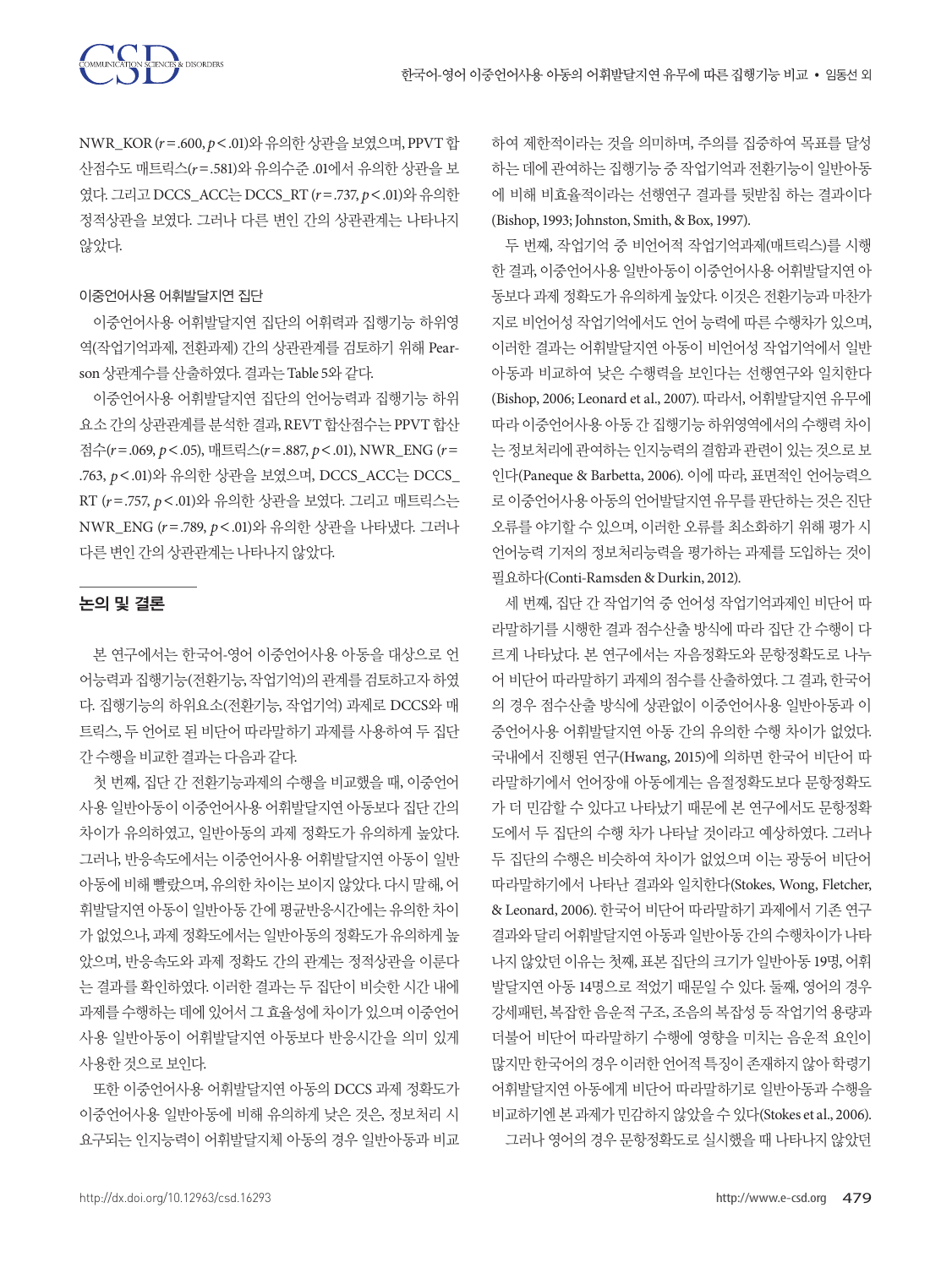

집단 간 수행의 차가 자음정확도로 산출하였을 때 나타났다. 이는 영어 비단어 따라말하기 채점방식은 자음정확도가 가장 널리 사 용되며(Coady & Evans, 2008; Hansson, Forsberg, Löfqvist, Mäki‐ Torkko, & Sahlén, 2004; Ibertsson,Willstedt-Svensson, Radeborg, & Sahlén, 2008), 영어 비단어 따라말하기 과제 채점 시 자음정확도 를 사용했을 때, 보다 더 정확한 결과를 얻는다는 선행연구의 결과 와일치한다(Parra, Hoff, & Core, 2011). 이처럼이중언어사용아동 의 언어평가 시 다양한 과제와 함께 해당 언어 특징에 맞는 채점방 식이 필요하고, 반드시 아동이 사용하는 모든 언어를 평가해야 한 다는 선행연구(Kohnert & Derr, 2004)를 지지하고 있다.

네 번째, 상관분석 결과 선행연구를 뒷받침하는 결과가 도출되 었다. 즉, 이중언어사용일반아동의경우 REVT 합산점수와비언어 적 작업기억과제(매트릭스), 한국어 비단어 따라말하기 수행 간 정 적상관관계가 나타났고, 어휘발달지연 아동의 경우 REVT 합산점 수와 영어 비단어 따라말하기 수행 간 유의한 정적상관관계가 나 타나 이중언어사용 환경에 있는 어휘발달지연 아동에게 비단어 따 라말하기를 실시할 경우 모국어(L1)와 제2언어(L2) 모두 평가해야 할 것을 권고한다.

결론적으로 이중언어사용 어휘발달지연 아동은 집행기능의 전 환기능과 비언어성 작업기억에서 정상 발달하는 이중언어사용 아 동에 비해 어려움이 있는 것으로 나타났다. 이는 이중언어사용 어 휘발달지연 아동은 정보처리 시 요구되는 인지능력이 일반아동과 비교하여 제한적이라는 것을 의미하며, 주의를 집중하여 목표를 달성하고자 하는 집행기능이 비효율적으로 기능한 것으로 보인다 (Johnston et al., 1997). 또한 집행기능 중 언어적 능력이 상대적으 로 적게 요구되는 비언어성 과제에서 집단 간 유의한 차이가 나타 나는 것은 어휘발달지연 아동에게 비언어성 정보를 처리하는 것이 더 어려울 수 있다는 선행연구의 결과와 일치한다(Johnston & Weismer, 1983; Leonard et al., 2007; Miller, Kail, Leonard, & Tomblin, 2001; Windsor & Kohnert, 2004; Windsor, Kohnert, Loxtercamp, & Kan, 2008).

또한 본 연구는 이중언어사용 아동의 사용언어, 우세언어, 언어 사용기회, 사회언어 및 개인의 언어능력에 따라 과제 수행에 차이 가 나타날 수 있음을 알 수 있었다. 본 연구의 이중언어사용 아동은 한국에 거주하며 부모와 한국어(L1)를 사용하고, 사회에서 사용 하는 언어도 한국어(L1)이지만 영어가 가지는 사회적 가치로 인하 여 교육기관에서 일정시간 동안 영어(L2)를 기능적으로 사용해야 하는 이중언어사용 아동이다. 따라서 영어권에 거주하여 영어를 사회언어로 사용하고 영어가 우세하게 자리잡은 한국어-영어 이중 언어사용 아동과 달리 본 연구에 참여한 이중언어사용 아동은 제2

언어(L2)의 사용 기회가 그들과 다르며, 한국어가 우세하게 자라서 이중언어사용 아동을 대상으로 했던 기존의 연구결과와는 또 다 른 결과를 도출한 것으로 보인다. 그러나 본 연구에 참여한 이중언 어사용 아동의 경우 그들의 일상에서 두 언어를 사용해야만 하는 환경에 놓인 이중언어 사용자임에도 불구하고, 해당 정의에 대한 논란이 있기 때문에 이러한 논란을 해결하기 위해 후속연구에서 단일언어사용 아동과 본 과제의 수행을 비교하여 그 근거를 제시 할필요가있다.

#### **REFERENCES**

- Archibald, L. M. (2008). The promise of nonword repetition as a clinical tool. *Canadian Journal of Speech-Language Pathology and Audiology, 32,* 21-28.
- Archibald, L. M., & Gathercole, S. E. (2006). Short-term and working memory in specific language impairment. *International Journal of Language & Communication Disorders, 41,* 675-693.

- Baddeley, A. D., & Hitch, G. (1974). Working memory. *Psychology of Learning and Motivation, 8,* 47-89.
- Barkley, R. A. (1997). Behavioral inhibition, sustained attention, and executive functions: constructing a unifying theory of ADHD. *Psychological Bulletin, 121,* 65-94.
- Bialystok, E. (1999). Cognitive complexity and attentional control in the bilingual mind. *Child Development, 70,* 636-644.
- Bialystok, E., & Martin, M. M. (2004). Attention and inhibition in bilingual children: evidence from the dimensional change card sort task. *Developmental Science, 7,* 325-339.
- Bialystok, E., Craik, F., & Luk, G. (2008). Cognitive control and lexical access in younger and older bilinguals. *Journal of Experimental Psychology: Learning, Memory, and Cognition, 34,* 859-873.
- Bishop, D. V. M. (2006). What causes specific language impairment in children? *Current Directions in Psychological Science, 15,* 217-221.
- Bishop, D. V. M. (1993). Annotation: autism, executive functions and theory of mind: a neuropsychological perspective. *Journal of Child Psychology and Psychiatry, 34,* 279-293.
- Blair, C., & Razza, R. P. (2007). Relating effortful control, executive function, and false belief understanding to emerging math and literacy ability in kindergarten. *Child Development, 78,* 647-663.
- Briscoe, J., Bishop, D. V., & Norbury, C. F. (2001). Phonological processing, language, and literacy: a comparison of children with mild-to-moderate

Baddeley, A. (1992). Working memory. *Science, 255,* 556-559.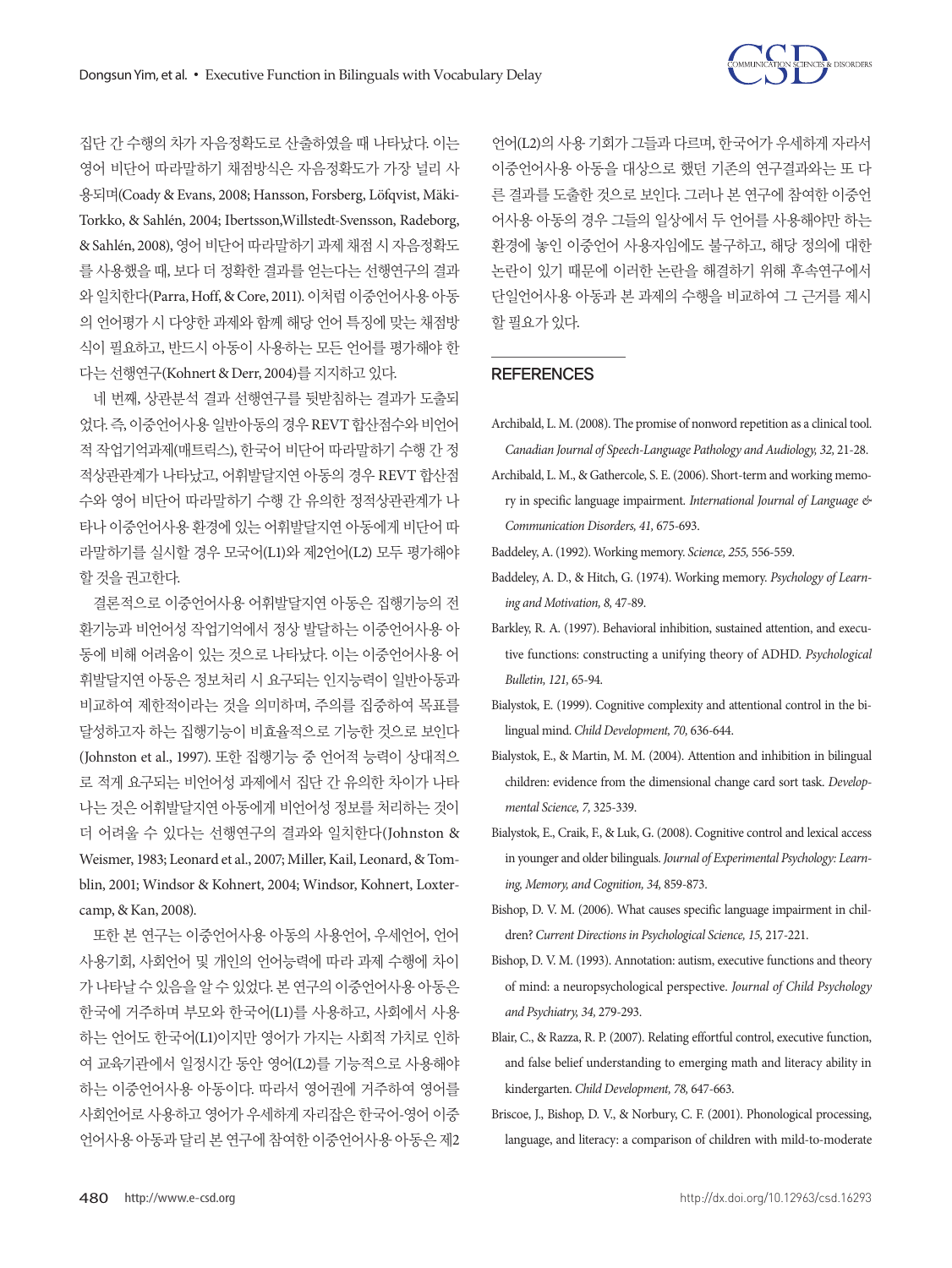

sensorineural hearing loss and those with specific language impairment. *Journal of Child Psychology and Psychiatry, 42,* 329-340.

- Bull, R., Espy, K. A., & Wiebe, S. A. (2008). Short-term memory, working memory, and executive functioning in preschoolers: longitudinal predictors of mathematical achievement at age 7 years. *Developmental Neuropsychology, 33,* 205-228.
- Caplan, D., & Waters, G. S. (1999). Verbal working memory and sentence comprehension. *Behavioral and Brain Sciences, 22,* 77-94.
- Carlson, S. M., & Meltzoff, A. N. (2008). Bilingual experience and executive functioning in young children. *Developmental Science, 11,* 282-298.
- Chee, M. W. (2006). Dissociating language and word meaning in the bilingual brain. *Trends in Cognitive Sciences, 10,* 527-529.
- Coady, J. A., & Evans, J. L. (2008). Uses and interpretations of non‐word repetition tasks in children with and without specific language impairments (SLI). *International Journal of Language & Communication Disorders, 43,*  1-40.
- Conti-Ramsden, G., & Durkin, K. (2012). Language development and assessment in the preschool period. *Neuropsychology Review, 22,* 384-401.
- Core, C., Hoff, E., Rumiche, R., & Señor, M. (2013). Total and conceptual vocabulary in Spanish–English bilinguals from 22 to 30 months: implications for assessment. *Journal of Speech, Language, and Hearing Research, 56,* 1637- 1649.
- Crosby, R., & Prescod, R. (2009). Effects of bilingualism on cognitive abilities. *Annals of Gifu Shotoku Gakuen Uiversity – Faculty of Foreign Languages, 48,* 15-21.
- Daneman, M., & Carpenter, P. A. (1980). Individual differences in working memory and reading. *Journal of Verbal Learning and Verbal Behavior, 19,*  450-466.
- Doehring, D. G. (1960). Visual spatial memory in aphasic children. *Journal of Speech & Hearing Research, 3,* 138-149.
- Dollaghan, C., & Campbell, T. F. (1998). Nonword repetition and child language impairment. *Journal of Speech, Language, and Hearing Research, 41,*  1136-1146.
- Dunn, L. M., & Dunn, D. M. (2007). *Peabody Picture Vocabulary Test fourth edition.* San Antonio, TX: Pearson.
- Eadie, P. A., Fey, M. E., Douglas, J. M., & Parsons, C. L. (2002). Profiles of grammatical morphology and sentence imitation in children with specific language impairment and Down syndrome. *Journal of Speech, Language, and Hearing Research, 45,* 720-732.
- Edwards, D., & Christophersen, H. (1988). Bilingualism, literacy and meta‐

linguistic awareness in preschool children. *British Journal of Developmental Psychology, 6,* 235-244.

- Estes, K. G., Evans, J. L., & Else-Quest, N. M. (2007). Differences in the nonword repetition performance of children with and without specific language impairment: a meta-analysis. *Journal of Speech, Language, and Hearing Research, 50,* 177-195.
- Festman, J., Rodriguez-Fornells, A., & Münte, T. F. (2010). Individual differences in control of language interference in late bilinguals are mainly related to general executive abilities. *Behavioral and Brain Functions, 6,* 1-12.
- Finneran, D. A., Francis, A. L., & Leonard, L. B. (2009). Sustained attention in children with specific language impairment (SLI). *Journal of Speech, Language, and Hearing Research, 52,* 915-929.
- Gathercole, S. E., & Baddeley, A. D. (1990). Phonological memory deficits in language disordered children: is there a causal connection? *Journal of Memory and Language, 29,* 336-360.
- Gathercole, S. E., & Pickering, S. J. (2000). Assessment of working memory in six-and seven-year-old children. *Journal of Educational Psychology, 92,* 377-390.
- Gaulin, C. A., & Campbell, T. F. (1994). Procedure for assessing verbal working memory in normal school-age children: some preliminary data. *Perceptual and Motor Skills, 79,* 55-64.
- Gross, M., Buac, M., & Kaushanskaya, M. (2014). Conceptual scoring of receptive and expressive vocabulary measures in simultaneous and sequential bilingual children. *American Journal of Speech-Language Pathology, 23,* 574-586.
- Gutierrez-Clellen, V. F., & Pena, E. (2001). Dynamic assessment of diverse children: a tutorial. *Language, Speech, and Hearing Services in Schools, 32,*  212-224.
- Gutiérrez‐Clellen, V. F., & Simon‐Cereijido, G. (2010). Using nonword repetition tasks for the identification of language impairment in Spanish‐English‐speaking children: does the language of assessment matter? *Learning Disabilities Research & Practice, 25,* 48-58.
- Hansson, K., Forsberg, J., Löfqvist, A., Mäki‐Torkko, E., & Sahlén, B. (2004). Working memory and novel word learning in children with hearing impairment and children with specific language impairment. *International Journal of Language & Communication Disorders, 39,* 401-422.
- Heaton, R. K. (1993). Wisconsin card sorting test: computer version 2. Odessa, FL: Psychological Assessment Resources.
- Henry, L. A., Messer, D. J., & Nash, G. (2012). Executive functioning in children with specific language impairment. *Journal of Child Psychology and*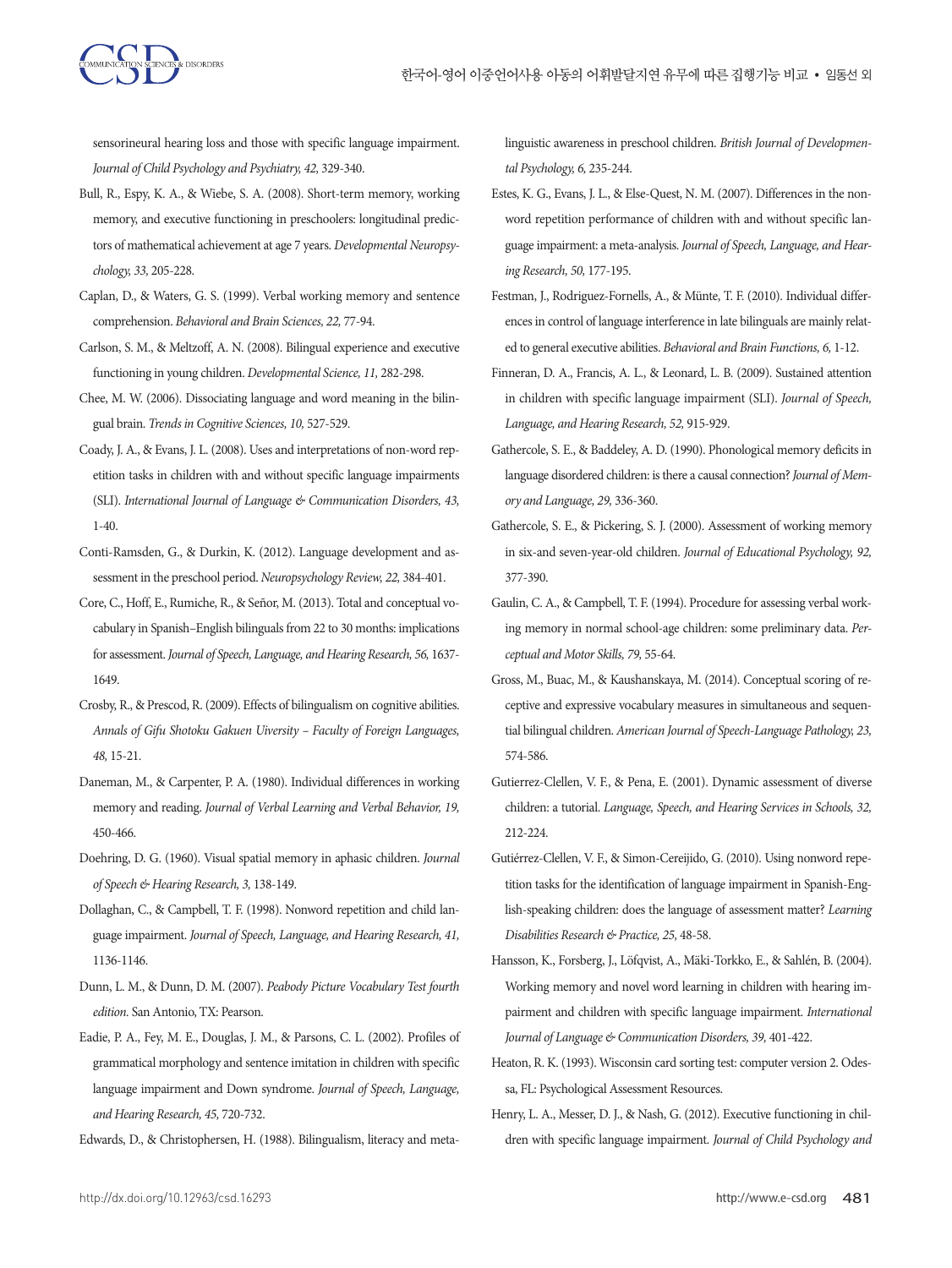

*Psychiatry, 53,* 37-45.

- Hong, S., & Yim, D. (2014). The assessment of language impairment in bilingual children through learning and memory tasks. *Communication Sciences & Disorders, 19,* 31-44.
- Hwang, M. (2015). Nonword repetition of typically developing children. *Communication Sciences & Disorders, 20,* 374-385.
- Ibertsson, T., Willstedt-Svensson, U., Radeborg, K., & Sahlén, B. (2008). A methodological contribution to the assessment of nonword repetition: a comparison between children with specific language impairment and hearing-impaired children with hearing aids or cochlear implants. *Logopedics Phoniatrics Vocology, 33,* 168-178.
- Johnston, J. R., & Weismer, S. E. (1983). Mental rotation abilities in languagedisordered children. *Journal of Speech, Language, and Hearing Research, 26,* 397-403.
- Johnston, J. R., Smith, L. B., & Box, P. (1997). Cognition and communication: referential strategies used by preschoolers with specific language impairment. *Journal of Speech, Language, and Hearing Research, 40,* 964-974.
- Kayser, H. (1995). Assessment of speech and language impairments in bilingual children. In H. Kayser (Ed.), *Bilingual speech-language pathology: an Hispanic focus* (pp. 243-264). Clifton Park, NY: Delmar, Cengage Learning.
- Kim, Y. T., Hong, G. H., Kim, K. H., Jang, H. S., & Lee, J. Y. (2009). *Receptive & expressive vocabulary test (REVT).* Seoul: Seoul Community Rehabilitation Center.
- Kohnert, K. (2008). Second language acquisition: success factors in sequential bilingualism. *ASHA Leader, 13,* 10-13.
- Kohnert, K. (2010). Bilingual children with primary language impairment: issues, evidence and implications for clinical actions. *Journal of Communication Disorders, 43,* 456-473.
- Kohnert, K., & Derr, A. (2004). Language intervention with bilingual children. In B. Goldstein (Ed.), *Bilingual language development and disorders in Spanish-English speakers* (pp. 311-338). Baltimore, MD: P. H. Brookes Publishing.
- Kohnert, K., Windsor, J., & Ebert, K. D. (2009). Primary or "specific" language impairment and children learning a second language. *Brain and Language, 109,* 101-111.
- Kohnert, K., Windsor, J., & Yim, D. (2006). Do language‐based processing tasks separate children with language impairment from typical bilinguals? *Learning Disabilities Research & Practice, 21,* 19-29.
- Kovács, Á. M., & Mehler, J. (2009). Cognitive gains in 7-month-old bilingual infants. *Proceedings of the National Academy of Sciences, 106,* 6556-6560.
- Langdon, H. W. (1992). Speech and language assessment of LEP/bilingual Hispanic students. In H. W. Langdon & L. R. L. Cheng (Eds.), *Hispanic children and adults with communication disorders* (pp. 201-271). Gaithersburg, MD: Aspen Publishers.
- Lee, H. J., Kim, Y. T., & Yim, D. (2013). Non-word repetition performance in Korean-English bilingual children. *International Journal of Speech-Language Pathology, 15,* 375-382.
- Lee, K. O., & Lee, H. R. (2005). The relationship between bilingualism and metacognitive ability. *Korean Journal of Developmental Psychology, 18,* 105- 119.
- Lee, Y., Yim, D., & Sim, H. (2012). Phonological processing skills and its relevance to receptive vocabulary development in children with early cochlear implantation. *International Journal of Pediatric Otorhinolaryngology, 76,*  1755-1760.
- Leonard, L. B., Weismer, S. E., Miller, C. A., Francis, D. J., Tomblin, J. B., & Kail, R. V. (2007). Speed of processing, working memory, and language impairment in children. *Journal of Speech, Language, and Hearing Research, 50,* 408-428.
- Logan, G. D., & Cowan, W. B. (1984). On the ability to inhibit thought and action: a theory of an act of control. *Psychological Review, 91,* 295-327.
- Luk, G., & Bialystok, E. (2013). Bilingualism is not a categorical variable: interaction between language proficiency and usage. *Journal of Cognitive Psychology, 25,* 605-621.
- McClelland, M. M., Cameron, C. E., Connor, C. M., Farris, C. L., Jewkes, A. M., & Morrison, F. J. (2007). Links between behavioral regulation and preschoolers' literacy, vocabulary, and math skills. *Developmental Psychology, 43,* 947-959.
- McLaughlin, B. (1995). Fostering second language development in young children: principles and practices. Santa Cruz, CA: University of California.
- Meltzer, L. J. (1993). Strategy use in students with learning disabilities: the challenge of assessment. In L. Meltzer (Ed.), *Strategy assessment and instruction for students with learning disabilities* (pp. 93-136). Austin, TX: Pro Ed.
- Meuter, R. F., & Allport, A. (1999). Bilingual language switching in naming: asymmetrical costs of language selection. *Journal of Memory and Language, 40,* 25-40.
- Miller, C. A., Kail, R., Leonard, L. B., & Tomblin, J. B. (2001). Speed of processing in children with specific language impairment. *Journal of Speech, Language, and Hearing Research, 44,* 416-433.
- Miyake, A., Friedman, N. P., Emerson, M. J., Witzki, A. H., Howerter, A., &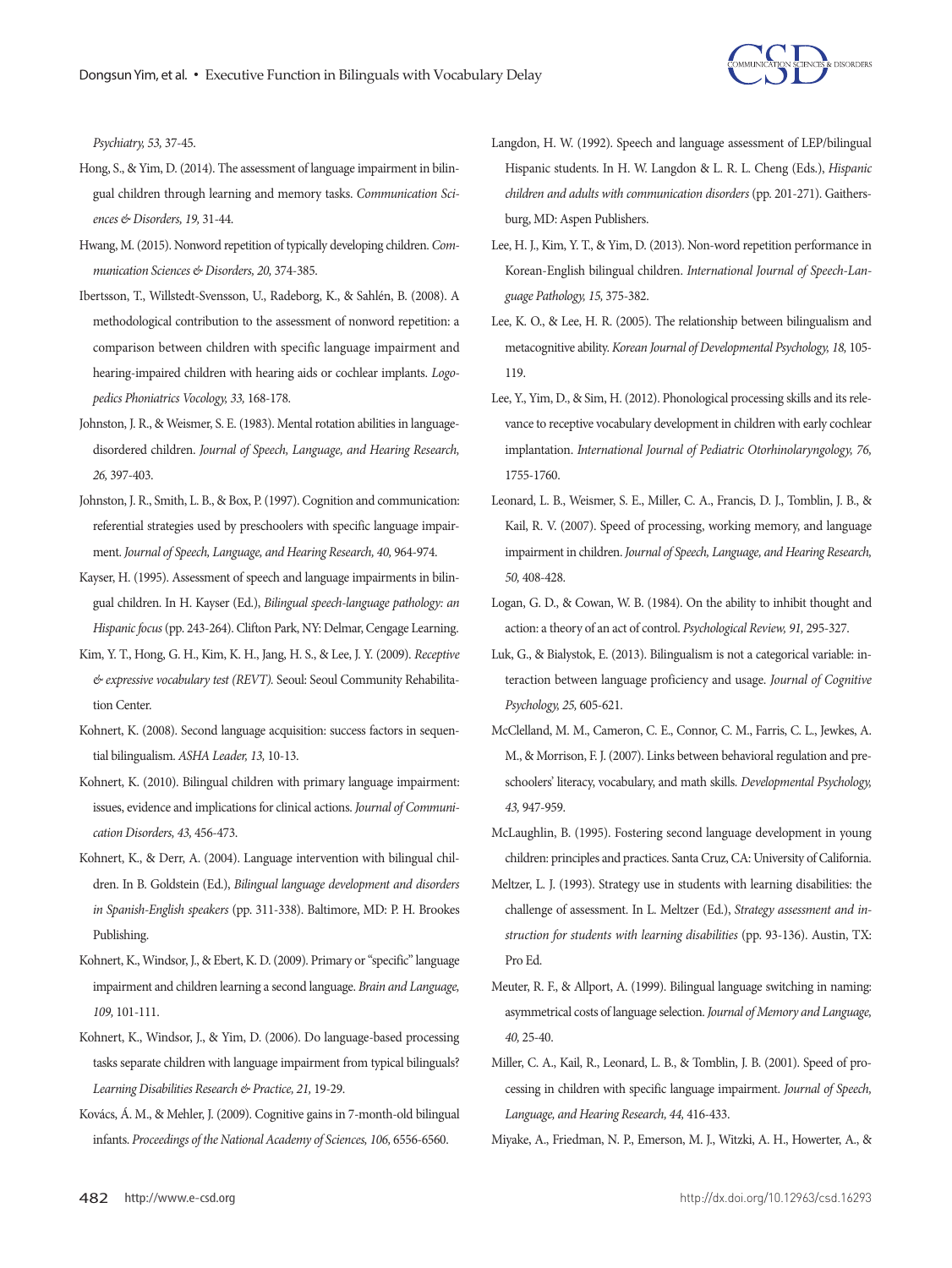Wager, T. D. (2000). The unity and diversity of executive functions and their contributions to complex "frontal lobe" tasks: a latent variable analysis. *Cognitive Psychology, 41,* 49-100.

- Montgomery, J. W. (1993). Haptic recognition of children with specific language impairment: effects of response modality. *Journal of Speech, Language, and Hearing Research, 36,* 98-104.
- Montgomery, J. W. (2000). Verbal working memory and sentence comprehension in children with specific language impairment. *Journal of Speech, Language, and Hearing Research, 43,* 293-308.
- Montgomery, J. W. (2003). Working memory and comprehension in children with specific language impairment: what we know so far. *Journal of Communication Disorders, 36,* 221-231.
- Moon, S. B., & Byun, C. J. (2003). *Korean Kaufman assessment battery for children (K-ABC).* Seoul: Hakjisa.
- Paneque, O. M., & Barbetta, P. M. (2006). A study of teacher efficacy of special education teachers of English language learners with disabilities. *Bilingual Research Journal, 30,* 171-193.
- Paradis, J., Emmerzael, K., & Duncan, T. S. (2010). Assessment of English language learners: using parent report on first language development. *Journal of Communication Disorders, 43,* 474-497.
- Parra, M., Hoff, E., & Core, C. (2011). Relations among language exposure, phonological memory, and language development in Spanish–English bilingually developing 2-year-olds. *Journal of Experimental Child Psychology, 108,* 113-125.
- Pearson, B. Z., Fernandez, S. C., & Oller, D. K. (1993). Lexical development in bilingual infants and toddlers: comparison to monolingual norms. *Language Learning, 43,* 93-120.
- Petitto, L. A., & Holowka, S. (2002). Does early simultaneous bilingual language exposure cause children to be language delayed and confused: special insights from bilingual babies and young children acquiring a signed and a spoken language. *Sign Language Studies, 3,* 4-33.
- Poppen, R., Stark, J., Eisenson, J., Forrest, T., & Wertheim, G. (1969). Visual sequencing performance of aphasic children. *Journal of Speech, Language, and Hearing Research, 12,* 288-300.
- Prior, A., & Gollan, T. H. (2011). Good language-switchers are good taskswitchers: evidence from Spanish–English and Mandarin–English bilinguals. *Journal of the International Neuropsychological Society, 17,* 682-691.
- Scott, W. A. (1962). Cognitive complexity and cognitive flexibility. *Sociometry, 25,* 405-414.
- Shriberg, L. D., & Kwiatkowski, J. (1994). Developmental phonological disor-

ders I: a clinical profile. *Journal of Speech, Language, and Hearing Research, 37,* 1100-1126.

- Spaulding, T. J. (2010). Investigating mechanisms of suppression in preschool children with specific language impairment. *Journal of Speech, Language, and Hearing Research, 53,* 725-738.
- Stokes, S. F., Wong, A. M., Fletcher, P., & Leonard, L. B. (2006). Nonword repetition and sentence repetition as clinical markers of specific language impairment: the case of cantonese. *Journal of Speech, Language, and Hearing Research, 49,* 219-236.
- Swanson, H. L., & Sachse-Lee, C. (2001). A subgroup analysis of working memory in children with reading disabilities domain-general or domainspecific deficiency? *Journal of Learning Disabilities, 34,* 249-263.
- Vigotsky, L. S. (1962). *Thought and language.* Cambridge, MA: MIT Press.
- Wellman, H. M. (1990). *The child's theory of mind.* Cambridge, MA: MIT Press.
- Welsh, M. C., & Pennington, B. F. (1988). Assessing frontal lobe functioning in children: views from developmental psychology. *Developmental Neuropsychology, 4,* 199-230.
- Wertsch, J. V. (1998). *Mind as action.* New York, NY: Oxford University Press.
- Williams, D., Stott, C. M., Goodyer, I. M., & Sahakian, B. J. (2000). Specific language impairment with or without hyperactivity: neuropsychological evidence for frontostriatal dysfunction. *Developmental Medicine & Child Neurology, 42,* 368-375.
- Windsor, J., & Kohnert, K. (2004). The search for common ground. Part I: Lexical performance by linguistically diverse learners. *Journal of Speech, Language, and Hearing Research, 47,* 877-890.
- Windsor, J., Kohnert, K., Lobitz, K. F., & Pham, G. T. (2010). Cross-language nonword repetition by bilingual and monolingual children. *American Journal of Speech-Language Pathology, 19,* 298-310.
- Windsor, J., Kohnert, K., Loxtercamp, A. L., & Kan, P. (2008). Performance on nonlinguistic visual tasks by children with language impairment. *Applied Psycholinguistics, 29,* 237-268.
- Yang, Y., Yim, D., & Bae, K. (2015). Predictors of word learning in children with specific language impairment. *Communication Sciences & Disorders, 20,* 1-12.
- Yang, Y., Yim, D., Kim, S., & Han, J. (2013). The relationship among receptive vocabulary, non-word repetition, and quick incidental learning in preschoolers with and without delay in vocabulary development. *Communication Sciences & Disorders, 18,* 379-391.
- Yim, D. (2011). The use of nonlinguistic statistical learning as a clinical mark-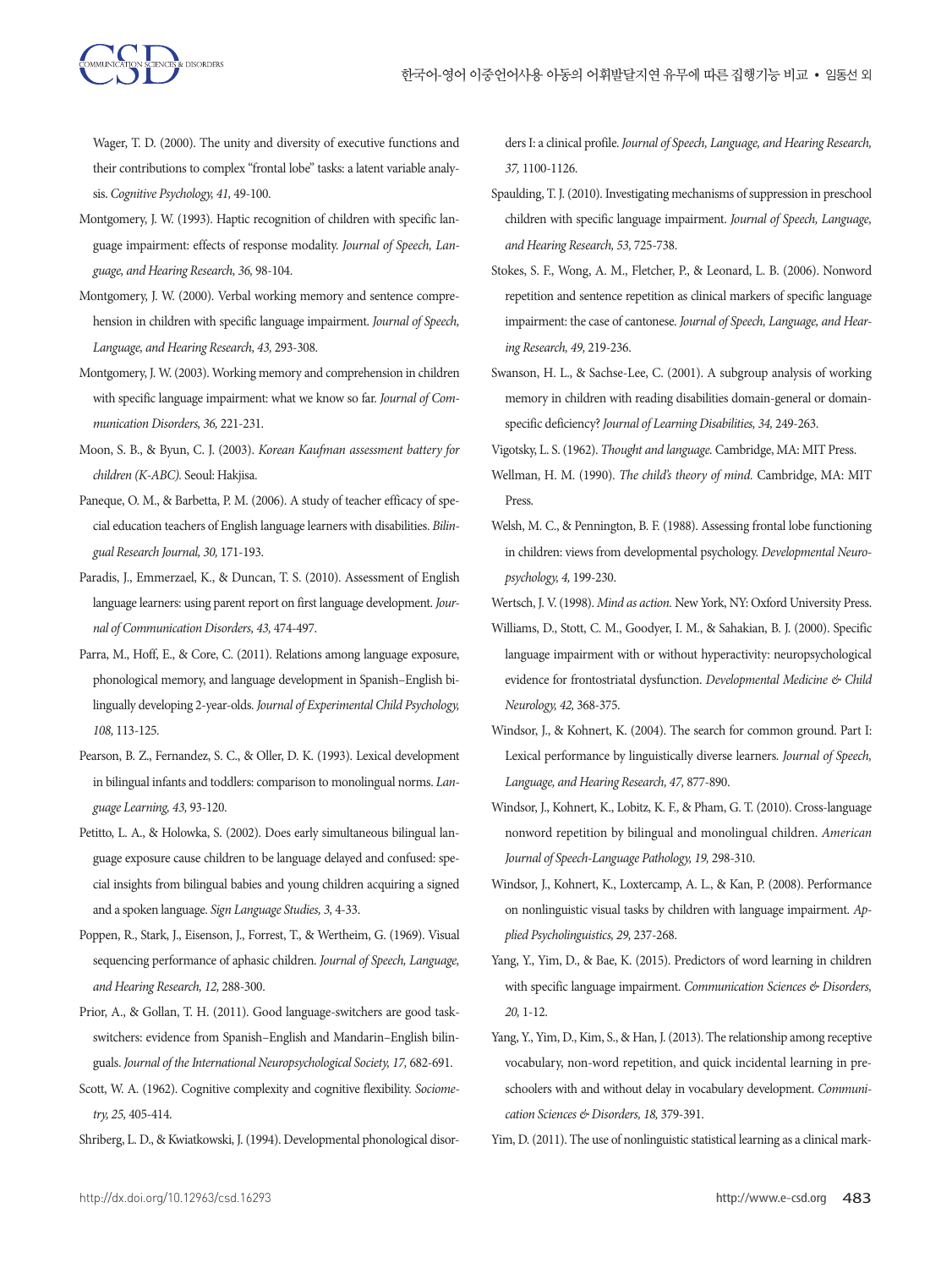

er in bilingual children. *Korean Journal of Communication Disorders, 16,*  13-22.

- Yim, D., Kim, S. Y., & Yang, Y. (2015). Factor analysis of working memory tasks based on information processing characteristics: predictive factors of receptive vocabulary and quick incidental learning in children with typically developing and receptive vocabulary delay. *Communication Sciences & Disorders, 20,* 304-318.
- Yim, D., Kim, Y. T., & Yang, Y. (2016). Exploring the utility of verbal and visuospatial working memory for identifying children with language impairment. *Communication Sciences & Disorders, 21,*193-205.
- Yim, D., & Rudoy, J. (2013). Implicit statistical learning and language skills in bilingual children. *Journal of Speech, Language, and Hearing Research, 56,* 310-322.
- Yim, D., Yang, Y., & Kim, S. (2015). Domain-specific working memory performance in children with and without specific language impairment.

*Communication Sciences & Disorders, 20,* 13-23.

- Yim, D., Yoon, S., & Lee, J. (2016). Receptive vocabulary assessment in Korean-English bilingual children: cross-linguistic investigations. *Communication Sciences & Disorders, 21,* 131-138.
- Zelazo, P. D. (2006). The Dimensional Change Card Sort (DCCS): a method of assessing executive function in children. *Nature Protocols, 1,* 297-301.
- Zelazo, P. D., & Frye, D. (1997). Cognitive complexity and control: a theory of the development of deliberate reasoning and intentional action. In M. I. Stamenov (Ed.), *Language structure, discourse and the access to consciousness* (pp. 113-153). Philadelphia, PA: John Benjamins Publishing.
- Zimmerman, B. J. (1994). Dimensions of academic self-regulation: a conceptual framework for education. In D. H. Schunk & B. J. Zimmerman (Eds.), *Self-regulation of learning and performance: issues and educational applications* (pp. 3-21). Hillsdale, NJ: Lawrence Erlbaum Associates.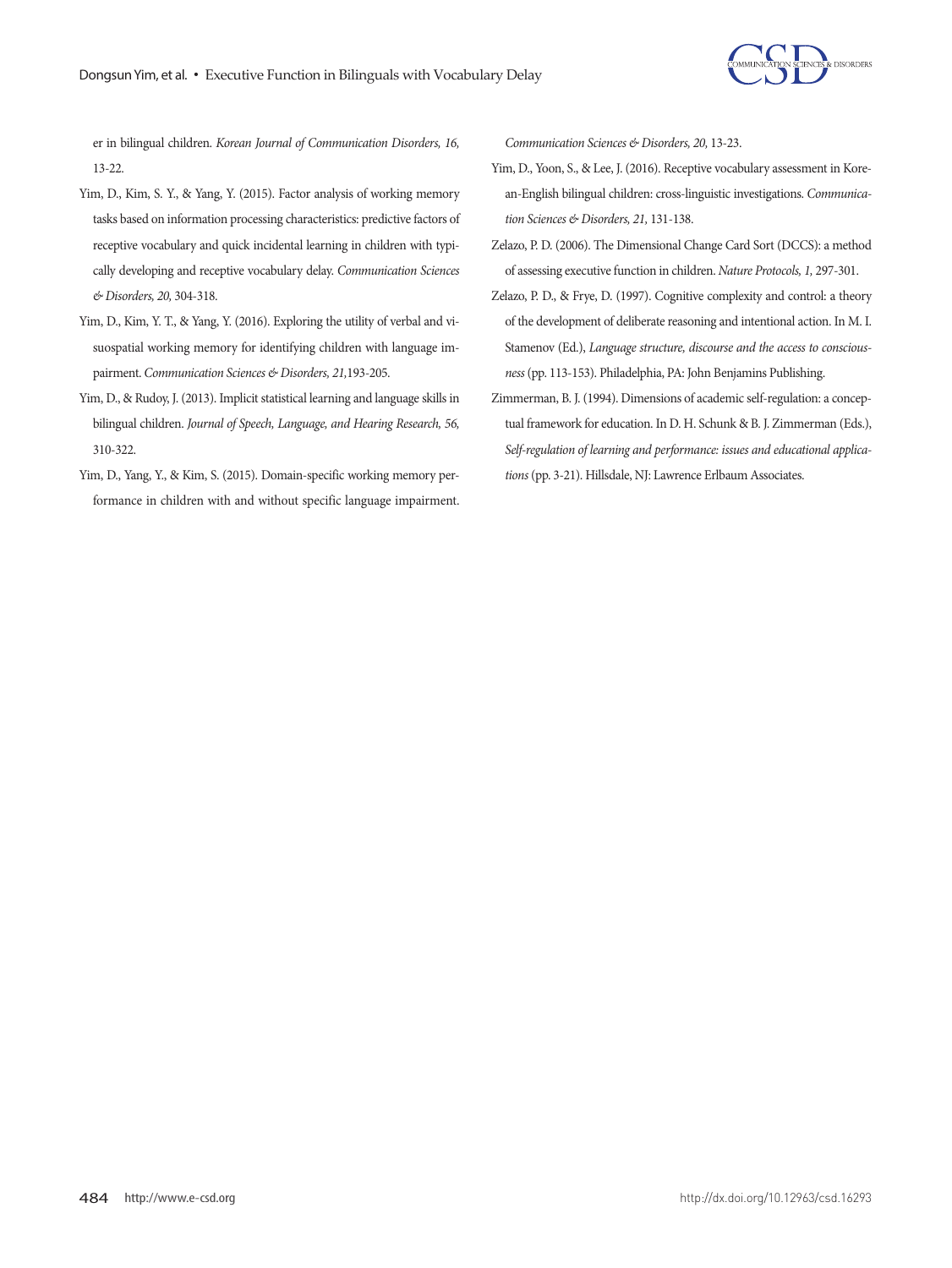

#### **Appendix 1.** 한국어 비단어 따라말하기 과제 기록지

| 1.1.11      | 2 = C)<br>---- |  |
|-------------|----------------|--|
| 7117<br>심시시 | 검사일            |  |

| 문항    | 비단어 | 아동반응 |  |  |  |  | 점수기록 |
|-------|-----|------|--|--|--|--|------|
| 연습(1) | 따무  |      |  |  |  |  |      |
| 연습(2) | 뿌커L |      |  |  |  |  |      |

| $\mathbf{1}$   | 누베     |  |  |  |  |
|----------------|--------|--|--|--|--|
| $\overline{2}$ | 마뚜     |  |  |  |  |
| $\mathsf{3}$   | 조나     |  |  |  |  |
| $\overline{4}$ | 퍼틱     |  |  |  |  |
| 5              | 버줍디    |  |  |  |  |
| $\sqrt{6}$     | 까다굳    |  |  |  |  |
| $\overline{7}$ | 모단기    |  |  |  |  |
| $\,8\,$        | 니아토    |  |  |  |  |
| $\mathsf 9$    | 토보가인   |  |  |  |  |
| $10\,$         | 머구낭뿔   |  |  |  |  |
| 11             | 푸가태지   |  |  |  |  |
| 12             | 드반거노   |  |  |  |  |
| 13             | 조매누버리  |  |  |  |  |
| 14             | 레빌애티머  |  |  |  |  |
| 15             | 누빈재구밈  |  |  |  |  |
| $16\,$         | 바즘다거니  |  |  |  |  |
| 17             | 무지다바리노 |  |  |  |  |
| $18\,$         | 로밉띠르저니 |  |  |  |  |
| 19             | 보마데낭까두 |  |  |  |  |
| $20\,$         | 미기돋아캐바 |  |  |  |  |
|                | 총점     |  |  |  |  |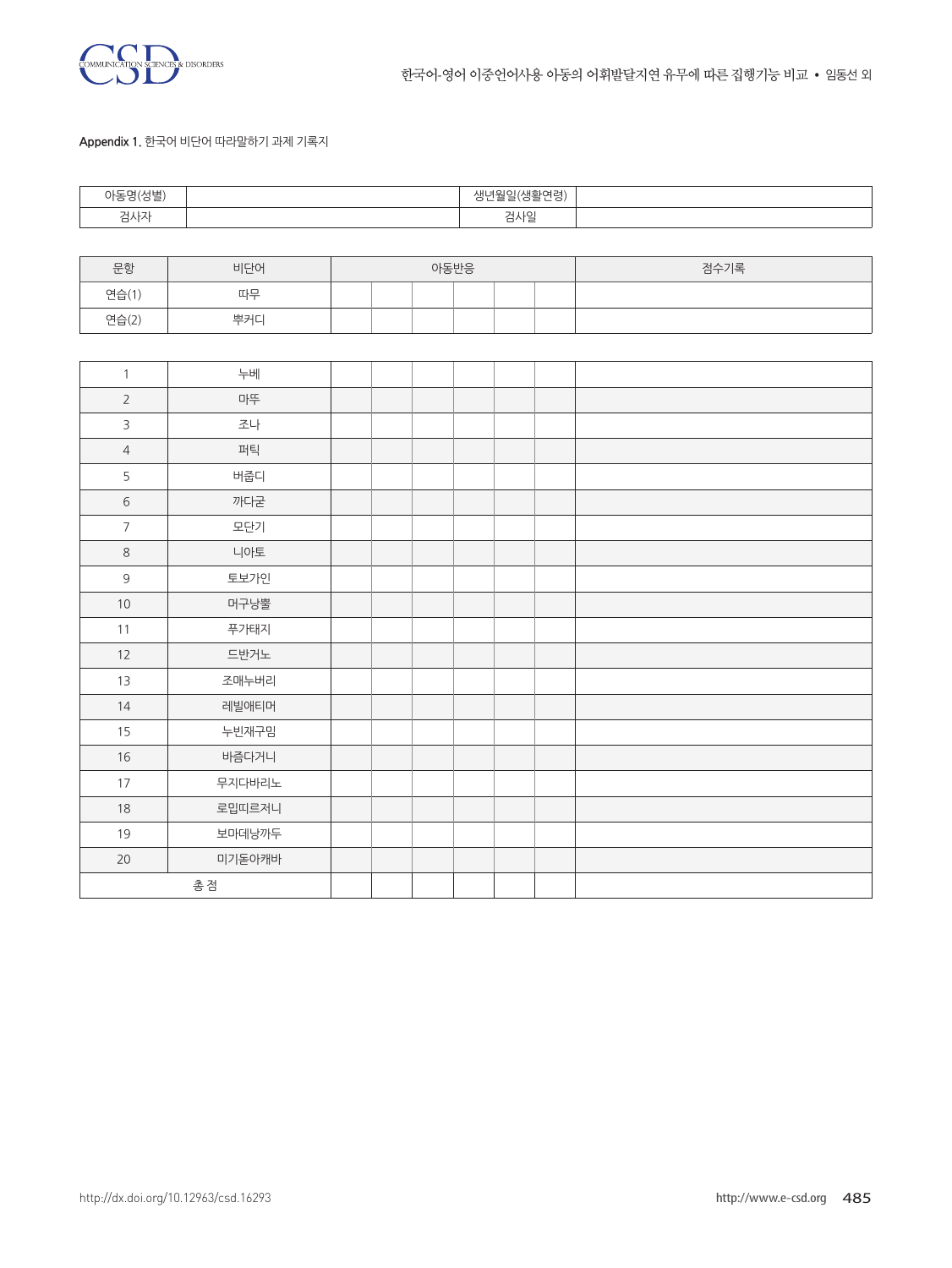

# **Appendix 2.** English non-word repetition scoring sheet

| Examinee (sex) | DOB (C.A)        |  |
|----------------|------------------|--|
| Examiner       | <b>Test Date</b> |  |

| Item         | Non-word | Response |  |  |  |  |  | Score |
|--------------|----------|----------|--|--|--|--|--|-------|
| Practice (1) | deik     |          |  |  |  |  |  |       |
| Practice (2) | pei pub  |          |  |  |  |  |  |       |

| $\mathbf{1}$     | naib             |  |  |  |  |
|------------------|------------------|--|--|--|--|
| $\overline{2}$   | voup             |  |  |  |  |
| $\sqrt{3}$       | taud             |  |  |  |  |
| $\overline{4}$   | doif             |  |  |  |  |
| 5                | tei vak          |  |  |  |  |
| 6                | tsou vaeg        |  |  |  |  |
| $\overline{7}$   | vae tsaip        |  |  |  |  |
| 8                | noi tauf         |  |  |  |  |
| $\boldsymbol{9}$ | tsi noi taub     |  |  |  |  |
| $10\,$           | nai tsou veib    |  |  |  |  |
| 11               | doi tau vaeb     |  |  |  |  |
| 12               | tei voi tsaig    |  |  |  |  |
| 13               | vei ta tsai doip |  |  |  |  |
| 14               | dae vou noi tsig |  |  |  |  |
| 15               | nai tsoi tau vub |  |  |  |  |
| $16\,$           | tae va tsi naig  |  |  |  |  |
|                  | Total            |  |  |  |  |